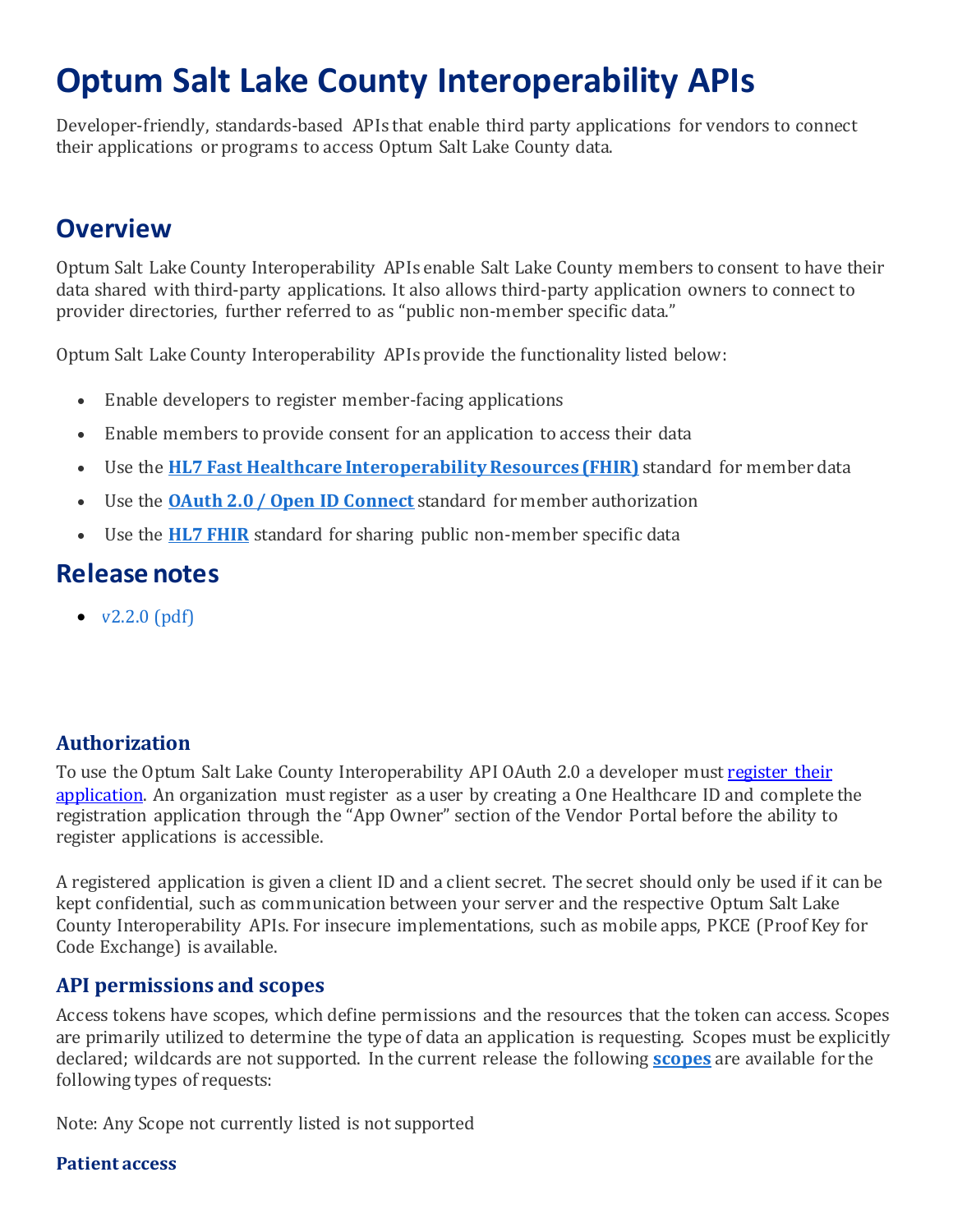patient/Patient.read patient/ExplanationOfBenefit.read patient/Coverage.read

#### **Public access**

#### **Provider Directory**

public/Practitioner.read public/PractitionerRole.read public/Organization.read public/OrganizationAffiliation.read public/Network.read public/Location.read public/HealthcareService.read

This gives access to the correct **[FHIR](https://www.hl7.org/fhir/overview.html)** Endpoints.

Our OAuth2 authentication screen requires members consent to share different types of data. **Your application will need to handle the return of a HTTP status codes** from the endpoints if there are authentication or configuration failures.

If the member declines to share information that your application needs, you may display a message explaining why that information is needed and request re-authorization or handle the collection of that information elsewhere within your application.

The default selection will be to share the scopes included in the initial request with your application. If a member declines a scope but later decides they want to change that selection, they'll need to reauthenticate and make a different choice from the OAuth2 screen.

Optum Salt Lake County also supports non-authenticated public directory endpoints. Please see core resources documentation section for further details.

#### **It is important to explain to members why you need certain data**

If information limited by a scope is required for your application to properly function and it is not possible to get the information in another endpoint, we recommend providing an explanation about why certain data is needed in your user flow. For example, if you use demographic information to help members autofill tedious data-entry, you might want to explain that benefit before they reach the authorization screen. **It is essential, however, that you give members the full picture.** If they do share data with your application, they should know how long you keep it and if it is used for any other purposes.

#### **Multiple environments are available under Optum Salt Lake County**

Use this table to populate the [environment] annotations in any URL below.

| Environment [id] | <b>Description</b>                               |
|------------------|--------------------------------------------------|
| Saltlake         | <b>Salt Lake County (Production Environment)</b> |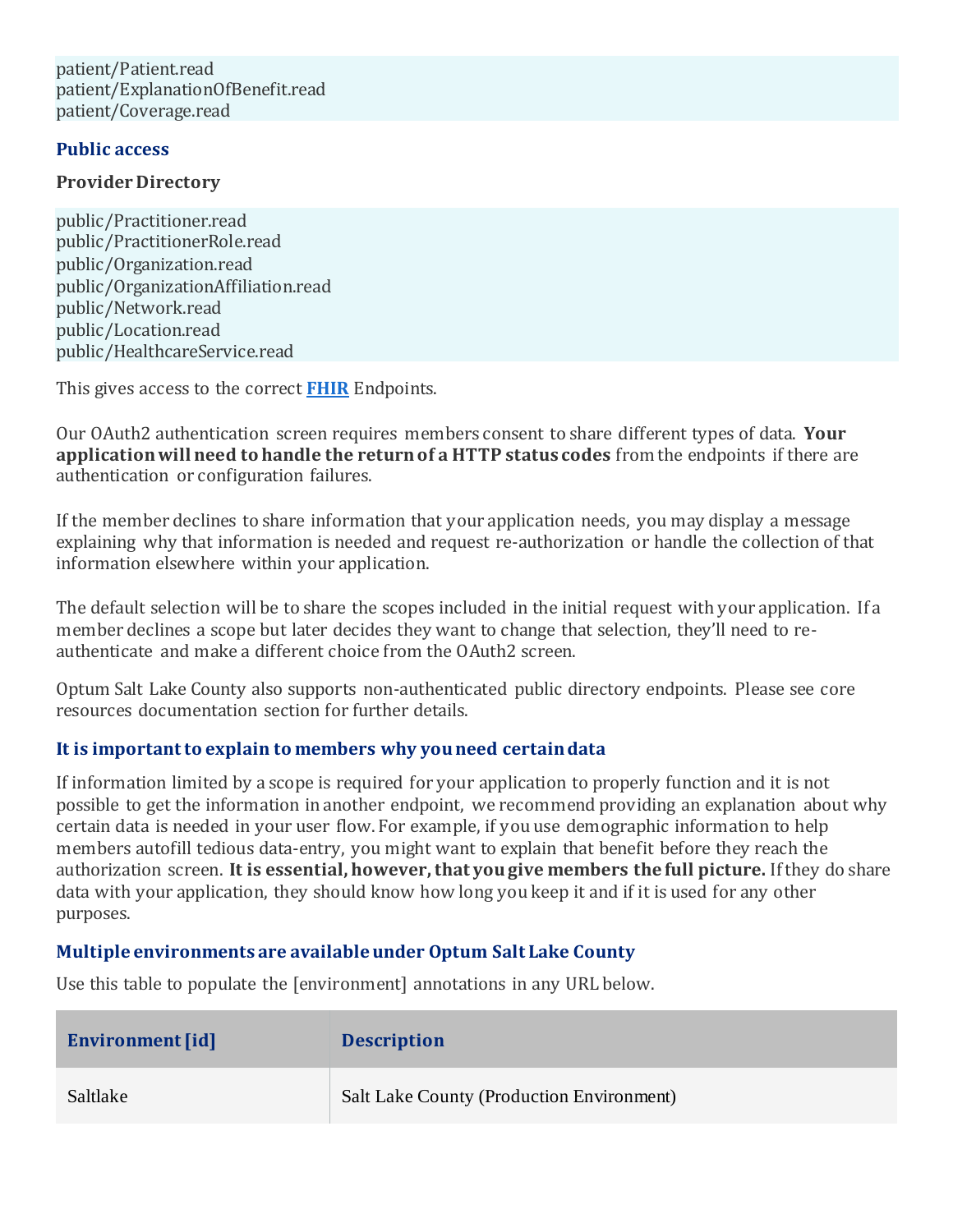#### **Native mobile application support**

For public clients, such as native mobile application OAuth 2.0, supports the **[PKCE](https://tools.ietf.org/html/rfc7636)** extension and enables custom URIs as redirects.

The implementation of the **[PKCE](https://tools.ietf.org/html/rfc7636)** specification enables developers to build mobile applications without requiring a proxy server to route redirect calls to their mobile app.

The **[PKCE](https://tools.ietf.org/html/rfc7636)** extension provides a technique for public clients to mitigate the threat of a "man-in-themiddle" attack. This involves creating a "secret" that is used when exchanging the authorization code to obtain an access token.

**[PKCE](https://tools.ietf.org/html/rfc7636)** uses a code challenge that is derived from a code-verifier. Optum Salt Lake County Interoperability API 2.0 supports the "S256" style code challenge.

Where the:

```
code_verifier = random, non-guessable code
```

```
code_challenge = BASE64URL-ENCODE(SHA256(ASCII(codeverifier)))
```
The following additional parameters and values are sent as part of the OAuth2.0 Authorization Request:

- code challenge
- codechallengemethod = "S256"

#### **URI protocol**

The redirect uri supports any URI protocol. See examples below:

- https:// protocol
- custom uri:// protocol

The https:// format is used for secure communication and is required for all applications in the production environment unless the application is using the Mobile OAuth method for handling callbacks.

#### **custom\_uri:// protocol**

The custom uri protocol is used by mobile applications to handle communications directly with your application on a mobile device.

If you are using Mobile OAuth support for communication directly with a mobile device the custom\_uri should follow this format:

Top-level.domain(TLD).domain-name[.sub-domain][.app\_name]

For example, if the Optum Salt Lake County Interoperability API team created an application we might create a custom\_uri of: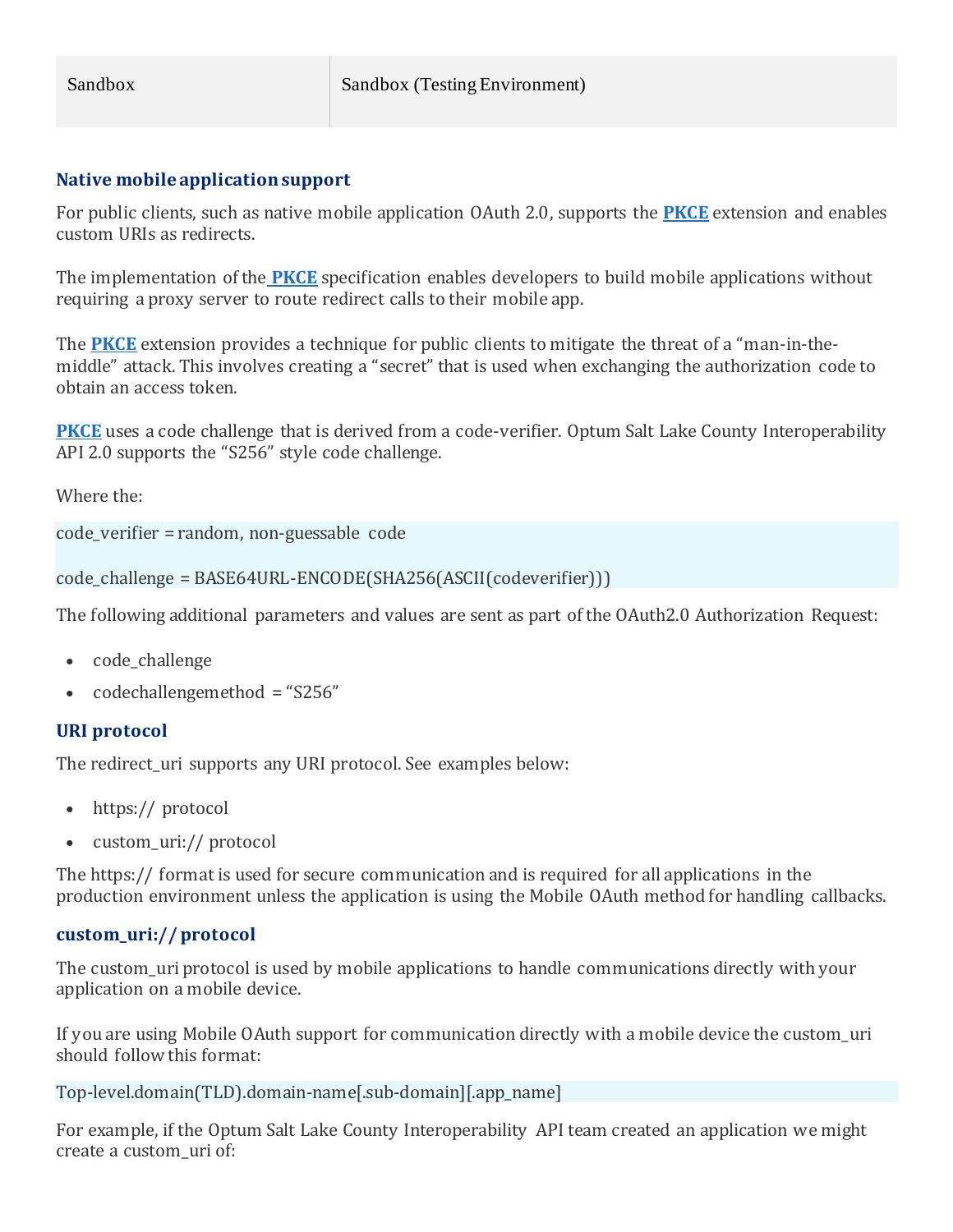This would then be incorporated into a redirect URI entry. Here is an example:

api.uhc.com&state=8e896a59f0744a8e93bf2f1f13230be5

#### **The following query parameters are required:**

| <b>Response_type</b>  | Code                                                                                                                 |
|-----------------------|----------------------------------------------------------------------------------------------------------------------|
| client_id             | Provided upon client application approval.                                                                           |
| scope                 | Space separated list of requested scopes.<br>Patient access scopes<br>$\bullet$<br>Public access scopes<br>$\bullet$ |
| state                 | A random string generated by the client which will be sent back from AuthZ to<br>verify authenticity.                |
| redirect_uri          | The URI that the OAuth code request returns the user to.                                                             |
| code_challenge        | Client generated random string that is SHA256 hashed and then BASE64<br>encoded. (See info box below)                |
| code_challenge_method | S <sub>256</sub>                                                                                                     |

#### **Code challenge generation**

- **Create a random string to use as the code\_verifier:** eae64b84b53f479d92ab81dce7c8bbe608492951def502d84b4f0cd7
- **Create the SHA256 hash, then base64-URL-encode the string:** hI2vVv0Er\_dHX9lUJo2O8lbFzkxfChVyM2WcHfODLnU
- **Use the base64 url-encoded string as the code\_challenge parameter value.**
- code\_challenge\_method will always be S256 and each code request must contain a unique code\_challenge value.

#### **Example GET Request**

**GET** /oauth/authorize HTTP/1.1

Host: https://authz.[environment].flexobh.optum.com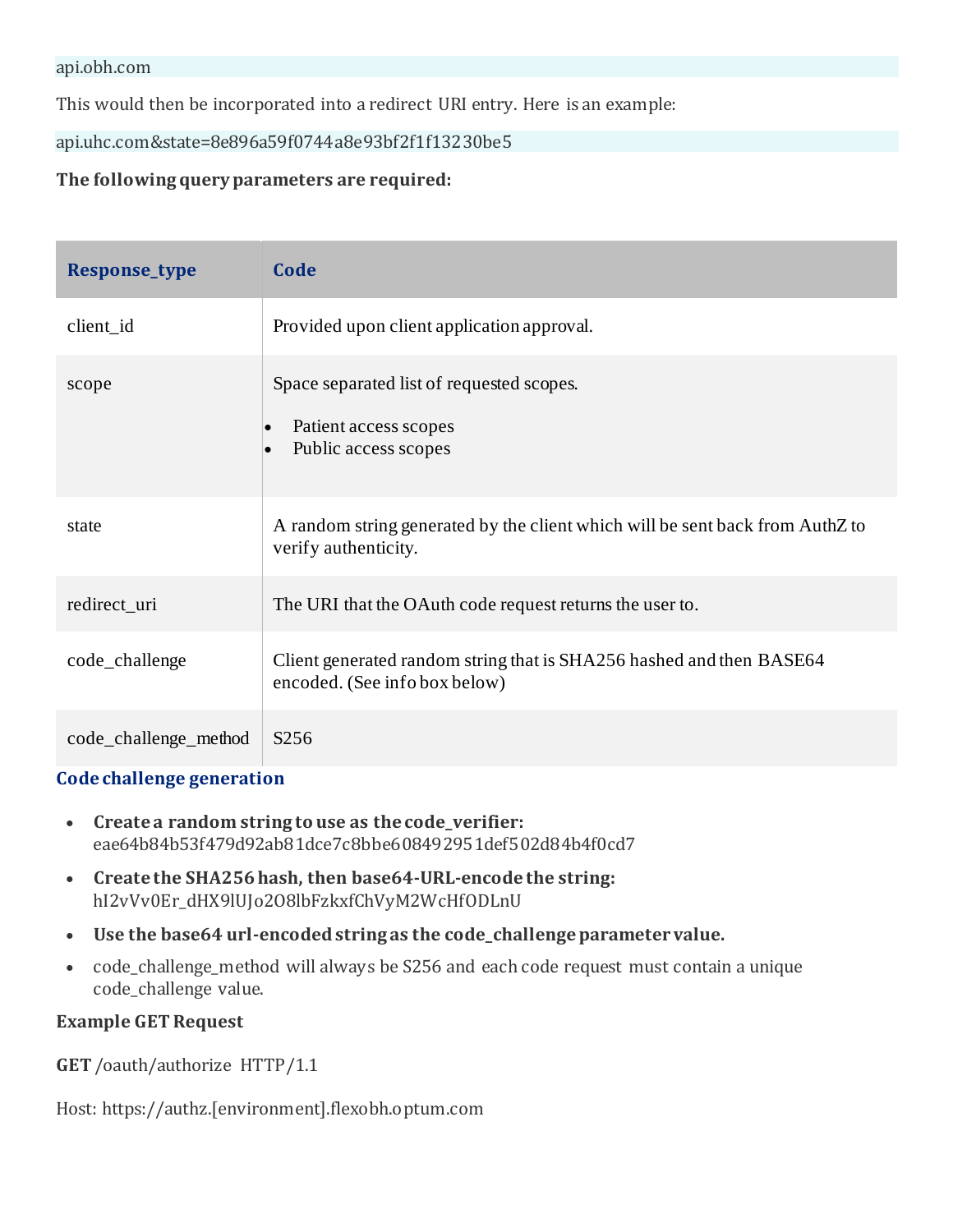**response\_type**=code&**client\_id**=CLIENT\_ID&**redirect\_uri**=REDIRECT\_URI&**scope**=patient/Patient.read %20patient/ExplanationOfBenefit.read&state=1234zyx&**code\_challenge**=CODE\_CHALLENGE&**code\_ch allenge\_method**=S256

Upon reaching the payer endpoint, the member will be redirected to the respective OAuth2/OIDC Identity Provider (IdP) for their plan.

The member will authenticate with the IdP and will eventually be redirected back to the endpoint provided in the authorization request's redirect\_uri parameter. When the member arrives back to the redirect\_uri, the request will contain the following query string parameters:

- code
- state

Compare the state value to the value sent in the initial token request. The values must match or it is an indication of a potential hijack attempt.

The code value will be exchanged for an authorization token by the client application in a background POST request to the AuthZ token endpoint: [https://authz.\[environment\].flexobh.optum.com/oauth/token](https://authz.[payer].flexobh.optum.com/oauth/token)

#### **The following POST parameters will be sent:**

| <b>Parameter</b><br>name | Parameter value                                                                                                                              |
|--------------------------|----------------------------------------------------------------------------------------------------------------------------------------------|
| grant_type               | authorization code                                                                                                                           |
| code                     | The code returned in the redirect.                                                                                                           |
| redirect_uri             | The same redirect URI sent in the code request.                                                                                              |
| client id                | The client secret provided during application approval.<br>$-OR-$                                                                            |
| code verifier            | The original random string that was used for the code_challenge parameter in the code<br>request. Do not SHA256 hash it or base64 encode it. |

#### **Sample token request**

**POST** /oauth/token HTTP/1.1

Host: https://authz.[environment].flexobh.optum.com

Content-Type: application/x-www-form-urlencoded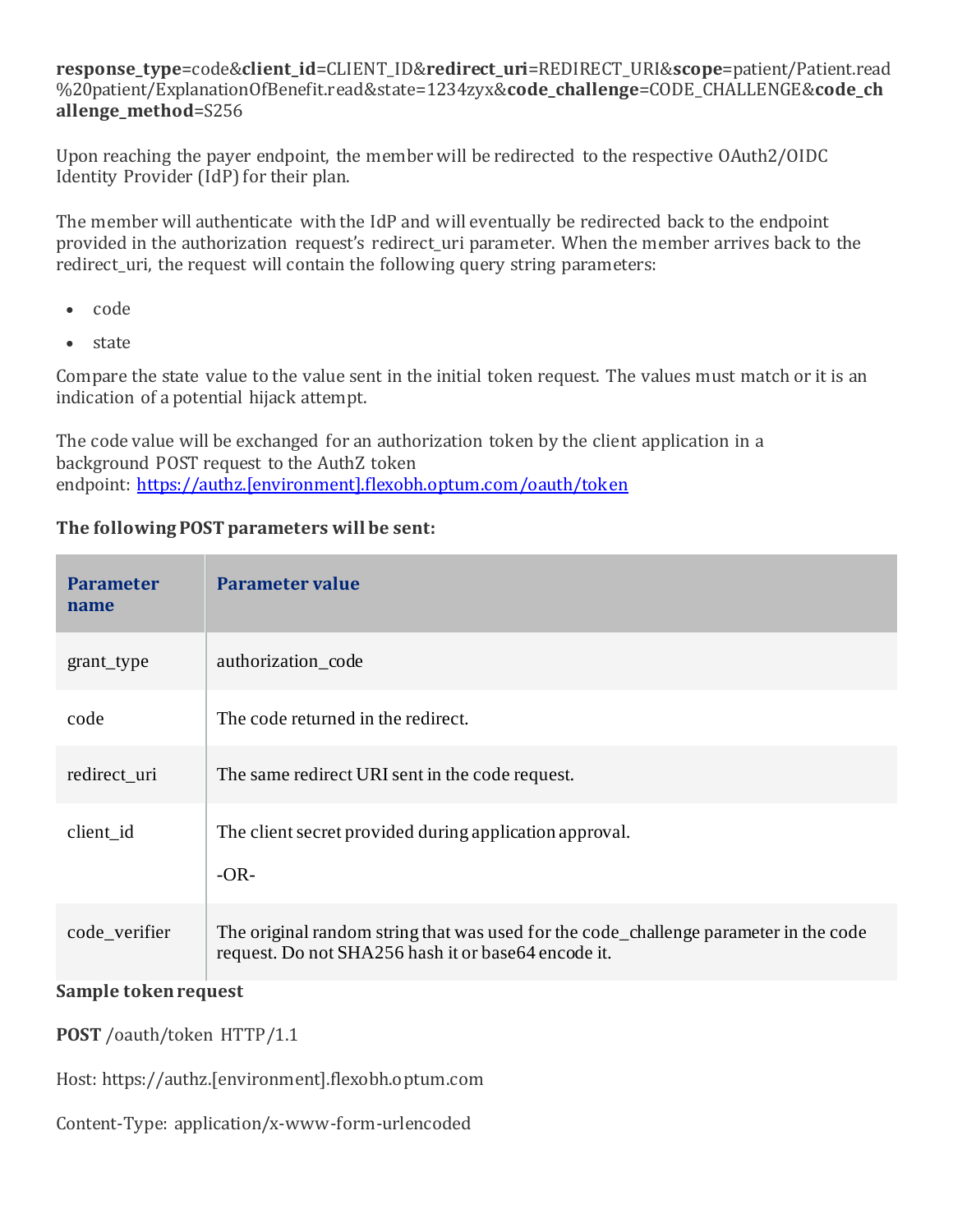#### **grant\_type**=authorization\_code&**code**=AUTH\_CODE\_HERE&**redirect\_uri**=REDIRECT\_URI&**client\_id**=CLI ENT\_ID&client\_secret=CLIENT\_SECRET&**code\_verifier**=CODE\_VERIFIER

(choose either client\_secret or code\_verifier)

#### **The POST response will return a JSON object with the following properties:**

| access_token  | The access token used for data requests.      |
|---------------|-----------------------------------------------|
| refresh_token | Used to request new access tokens.            |
| $expires_in$  | The expiration time of the access token.      |
| scope         | The scope values the token supports.          |
| patient       | The patient identifier used for FHIR requests |

#### **Sample token response**

{ "access\_token": "RsT5OjbzRn430zqMLgV3Ia", "patient": "2234234234" "expires in": 3600, "scope": "patient/patient.read", "refresh\_token": "PiV5OjbzRn520zwCJwV3Ia" }

#### **Client credentials (system-to-system) and Public access**

For system-to-system and public access authentication, the token endpoint supports the client credentials grant. In this case, the token endpoint is requested, and a token response will be received.

#### **POST** /oauth/token HTTP/1.1

Host: https://authz.[environment].flexobh.optum.com

**grant\_type**=client\_credentials&**client\_id**=CLIENT\_ID&**client\_secret**=CLIENT\_SECRET&**scope**=public/Pr actitioner.read%20user/PractitionerRole.read

#### **Refresh tokens**

The access token will be short-lived, typically 5 minutes or less.

If the data request returns an HTTP 400 response, the access token has likely expired, and the refresh token must be utilized to receive a new access token.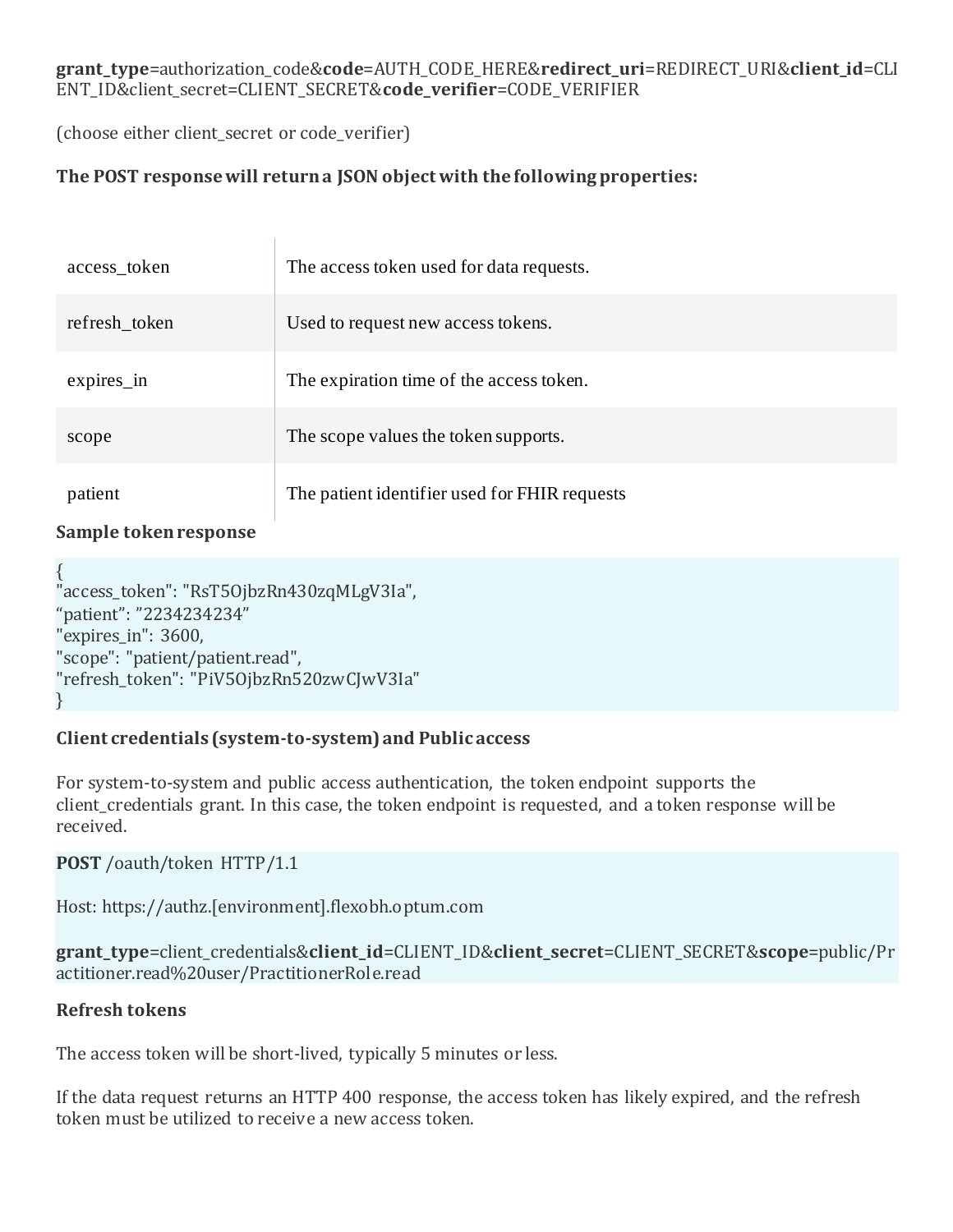To receive a new access token, a **POST** request to the above token endpoint with the grant type=refresh token and refresh token= will return a token response with a new access token. A new refresh token will not be issued.

#### **Refresh POST example:**

**POST** /oauth/token HTTP/1.1

Host: https://authz.[environment].flexobh.optum.com

**grant\_type**=refresh\_token&**refresh\_token**=xxxxxxxxxxx&client\_id=CLIENT\_ID&client\_secret=CLIENT\_S ECRET

**Refresh tokens must be secured.** A refresh token is long-lived and may be used to issue access tokens that provide access to a member's information for the duration of the refresh token's lifetime.

#### **Using access tokens**

Resource requests to the FLEX layer require an OAuth2 authorization token provided in the HTTP Authorization header in the format if the example below:

#### **Example request**

curl -H "Authorization: Bearer AeT4OkbzMr288gJ2ag9Fwe" https://fhir.[environment].flexobh.optum.com/R4/ExplanationOfBenefit

## **Core resources**

#### **Authorization Required Endpoints**

**Base request URL**

https://fhir.[environment].flexobh.optum.com/R4

#### **Metadata capability statement**

https://fhir.[environment].flexobh.optum.com/R4/metadata

#### **Well known configuration URL**

https://fhir.[environment].flex.optum.com/R4/.well-known/smart-configuration

#### **Authorization NOT Required Endpoints**

#### **Base request URL**

https://public.fhir.[environment].flexobh.optum.com/R4

#### **Metadata capability statement**

https://public.fhir.[environment].flexobh.optum.com/R4/metadata

#### **Well known configuration URL**

https://public.fhir.[environment].flex.optum.com/R4/.well-known/smart-configuration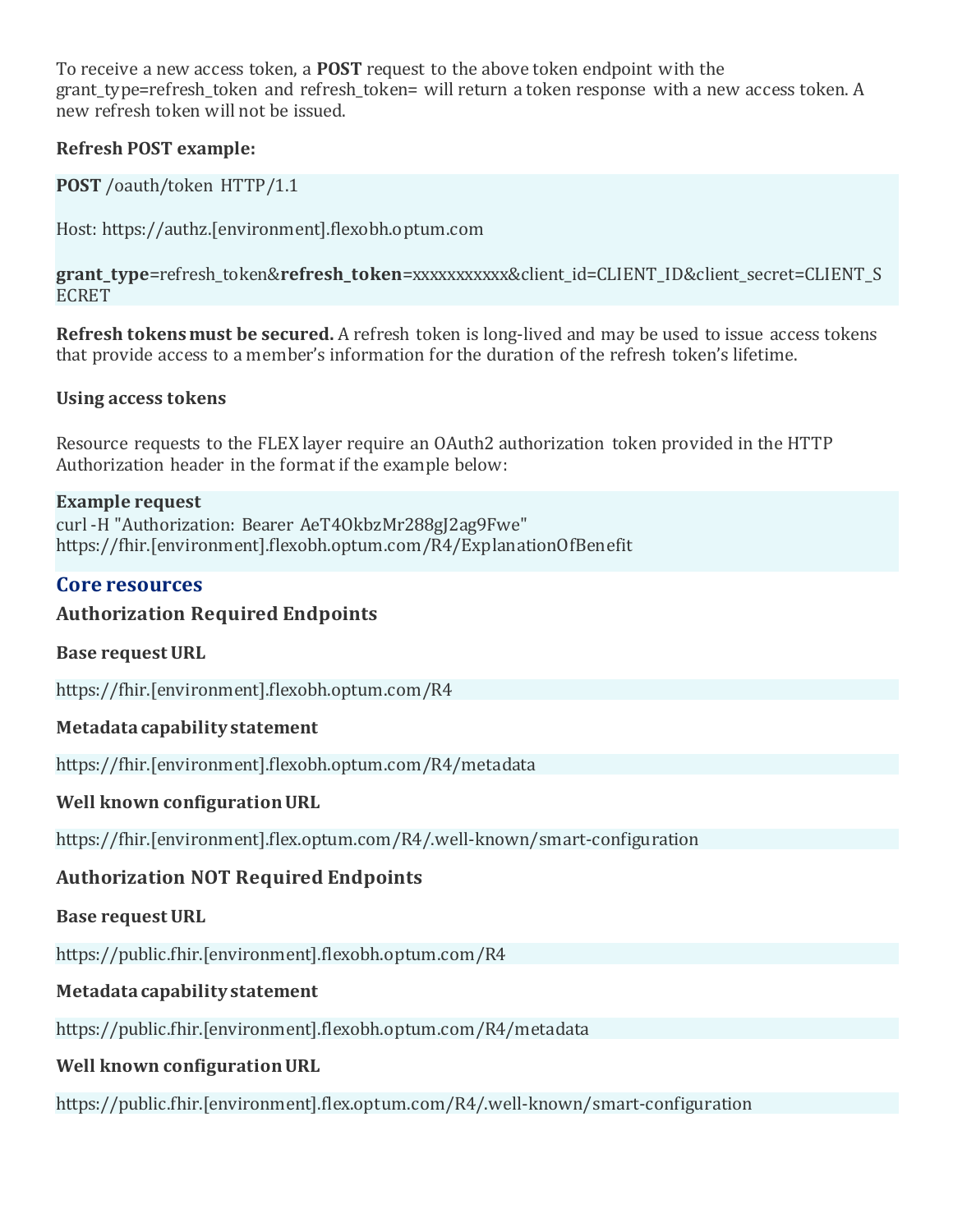#### **Non-member specific**

#### **Healthcare Service [PDEX Plan net]**

The Healthcare Service resource typically describes services offered by an organization/practitioner at a location. The resource may be used to encompass a variety of services covering the entire healthcare spectrum, including promotion, prevention, diagnostics, pharmacy, hospital and ambulatory care, home care, long-term care, and other health-related and community services.

#### **Method (read):**

GET [base]/HealthcareService/[id]

#### **Method (vread):**

GET [base]/HealthcareService/[id]/\_history/[vid]

#### **Method (search):**

GET [base]/HealthcareService?service-category=prov

#### **Search parameters:**

| <b>Name</b>      | <b>Type</b>              |
|------------------|--------------------------|
| _count           | string                   |
| _getpagesoffset  | string                   |
| $_id$            | string                   |
| _lastUpdated     | date                     |
| name             | string                   |
| organization     | reference (organization) |
| service-category | token                    |
| specialty        | token                    |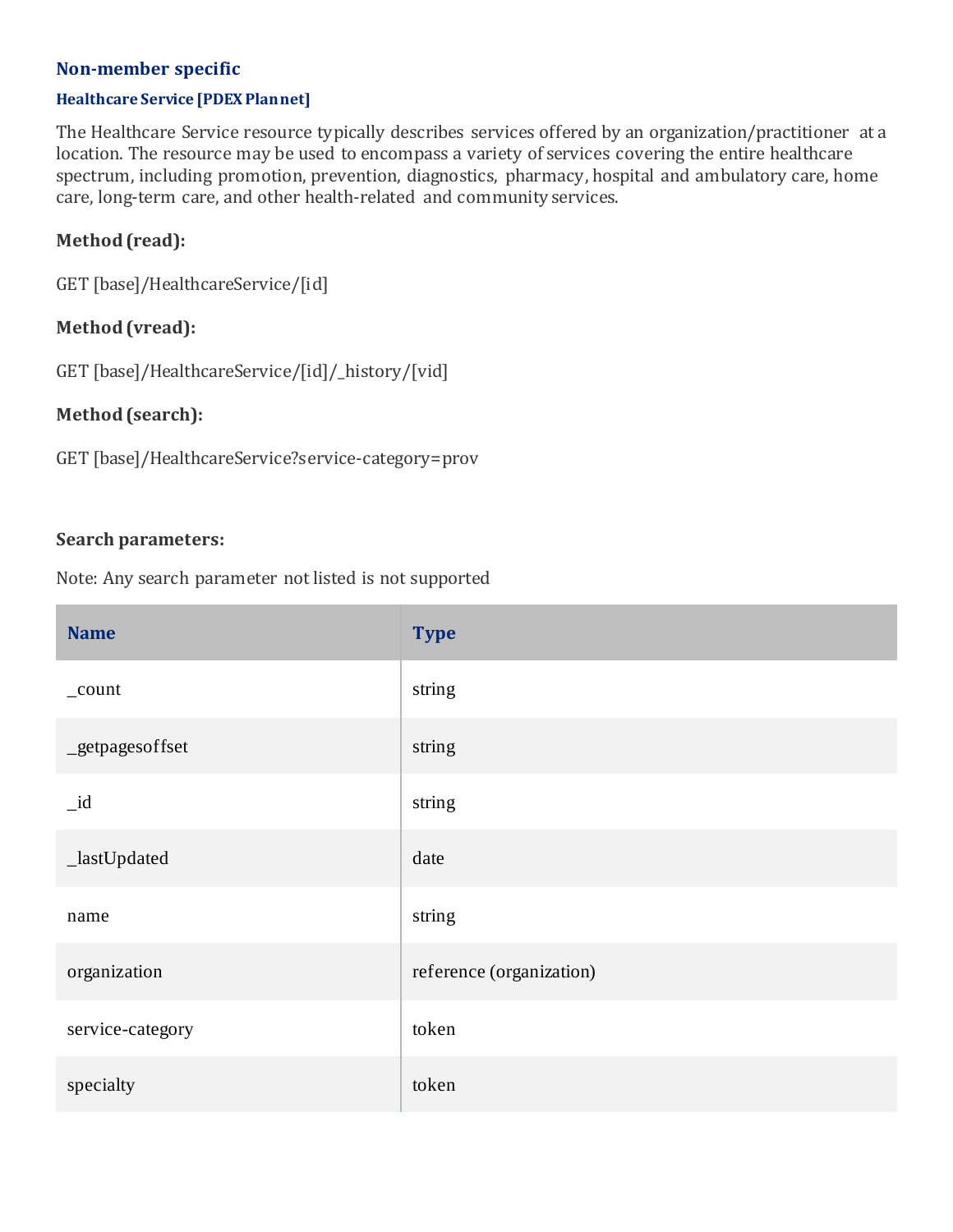GET [base]/HealthcareService?service-category=prov&name=Stewart

GET [base]/HealthcareService?service-category=prov&name=Stewart&specialty=207R00000X

#### **Location [PDEX Plan net]**

A Location is the physical place where healthcare services are provided, practitioners are employed, organizations are based, etc.

Locations can range in scope from a room in a building to a geographic region/area.

#### **Method (read):**

GET [base]/Location/[id]

#### **Method (vread):**

GET [base]/Location/[id]/\_history/[vid]

#### **Method (search):**

```
GET [base]/Location?_id=[id]
```
#### **Search parameters:**

| <b>Name</b>      | <b>Type</b> |
|------------------|-------------|
| $_{\rm \_count}$ | string      |
| _getpagesoffset  | string      |
| $_id$            | string      |
| _lastUpdated     | date        |
| address          | string      |
| address-city     | string      |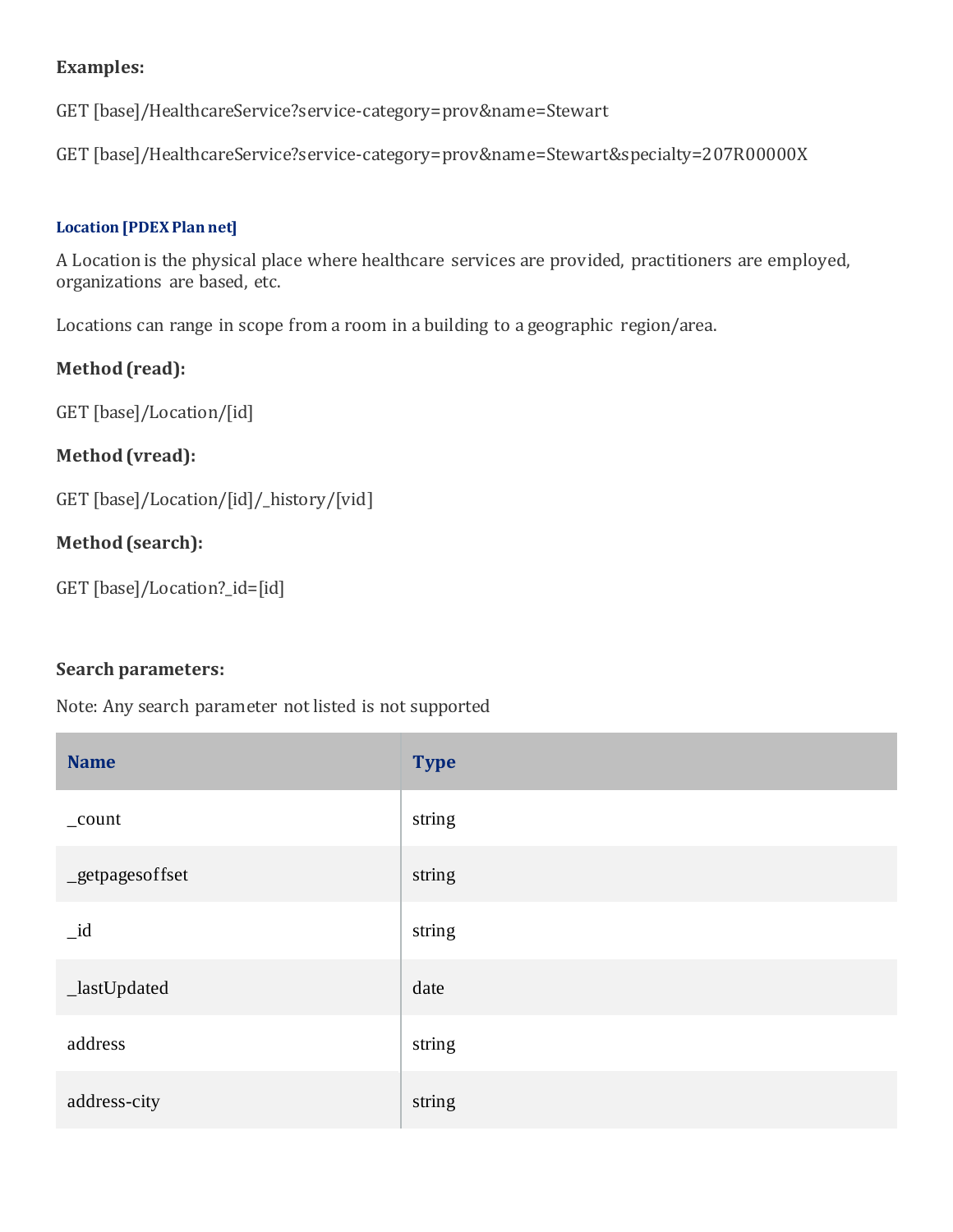| address-postalcode | string |
|--------------------|--------|
| address-state      | string |

GET [base]/Location?address=Orlando

GET [base]/Location?address-state=CA

GET [base]/Location?address-postalcode=97035-2591

#### **Organization [PDEX Plan net]**

An organization is a formal or informal grouping of people or organizations with a common purpose, such as a company, institution, corporation, community group, or healthcare practice.

## **Method (read):**

GET [base]/Organization/[id]

## **Method (vread):**

GET [base]/Organization/[id]/\_history/[vid]

## **Method (search):**

GET [base]/Organization?\_id=[id]

#### **Search parameters:**

| <b>Name</b>     | <b>Type</b> |
|-----------------|-------------|
| _count          | string      |
| _getpagesoffset | string      |
| $_id$           | string      |
| _lastUpdated    | date        |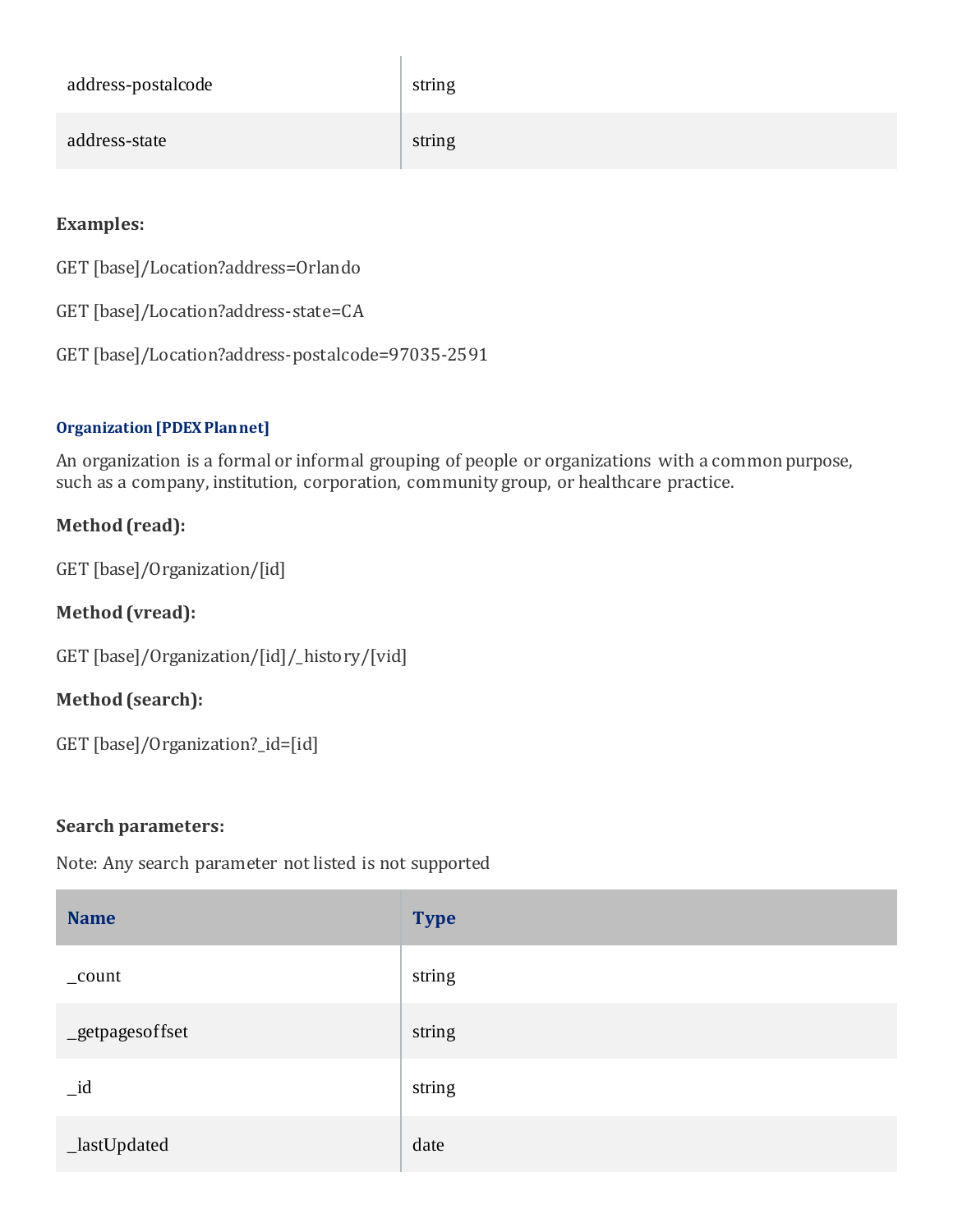| address | string |
|---------|--------|
| name    | string |

```
GET[base]/Organization?name=Utah Hospital
```
#### **Network [PDEX Plan net]**

A network is a type of organization search using the profile parameter.

#### **Method (search):**

GET [base]/Organization?type=ntwk

#### **Search parameters: see Organization**

Note: Any search parameter not listed is not supported

| <b>Name</b>                    | <b>Type</b> |
|--------------------------------|-------------|
| [Organization searchParameter] | ntwk        |

#### **Example:**

GET [base]/Organization?type=ntwk

#### **Organization Affiliation [PDEX Plan net]**

The Organization Affiliation resource describes relationships between two or more organizations, including the services one organization provides another, the location(s) where they provide services, the availability of those services, electronic endpoints, and other relevant information.

#### **Method (read):**

GET [base]/ OrganizationAffiliation/[id]

#### **Method (vread):**

GET [base]/OrganizationAffiliation/[id]/\_history/[vid]

#### **Method (search):**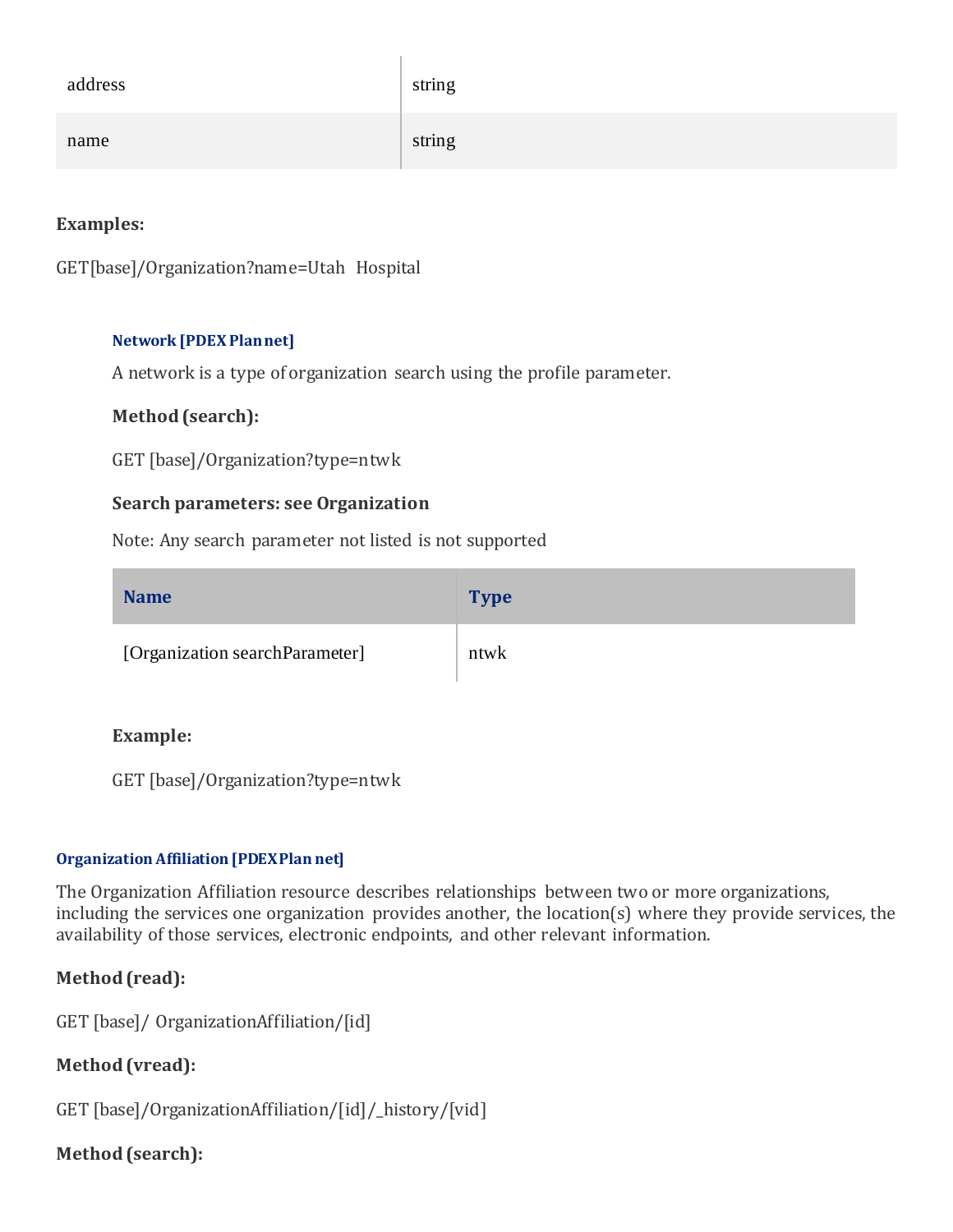#### **Search parameters:**

Note: Any search parameter not listed is not supported

| <b>Name</b>                | <b>Type</b>              |
|----------------------------|--------------------------|
| _count                     | string                   |
| _getpagesoffset            | string                   |
| $_id$                      | string                   |
| _lastUpdated               | date                     |
| network                    | reference (organization) |
| participating-organization | reference (organization) |
| primary-organization       | reference (organization) |
| specialty<br>---           | token                    |

#### **Examples:**

GET [base]/OrganizationAffiliation?specialty=230000000X

#### **Practitioner [PDEX Plan net]**

Practitioner is a person who is directly or indirectly involved in the provisioning of healthcare.

## **Method (read):**

GET [base]/Practitioner/[id]

## **Method (vread):**

GET [base]/Practitioner/[id]/\_history/[vid]

## **Method (search):**

```
GET [base]/Practitioner?_id=[id]
```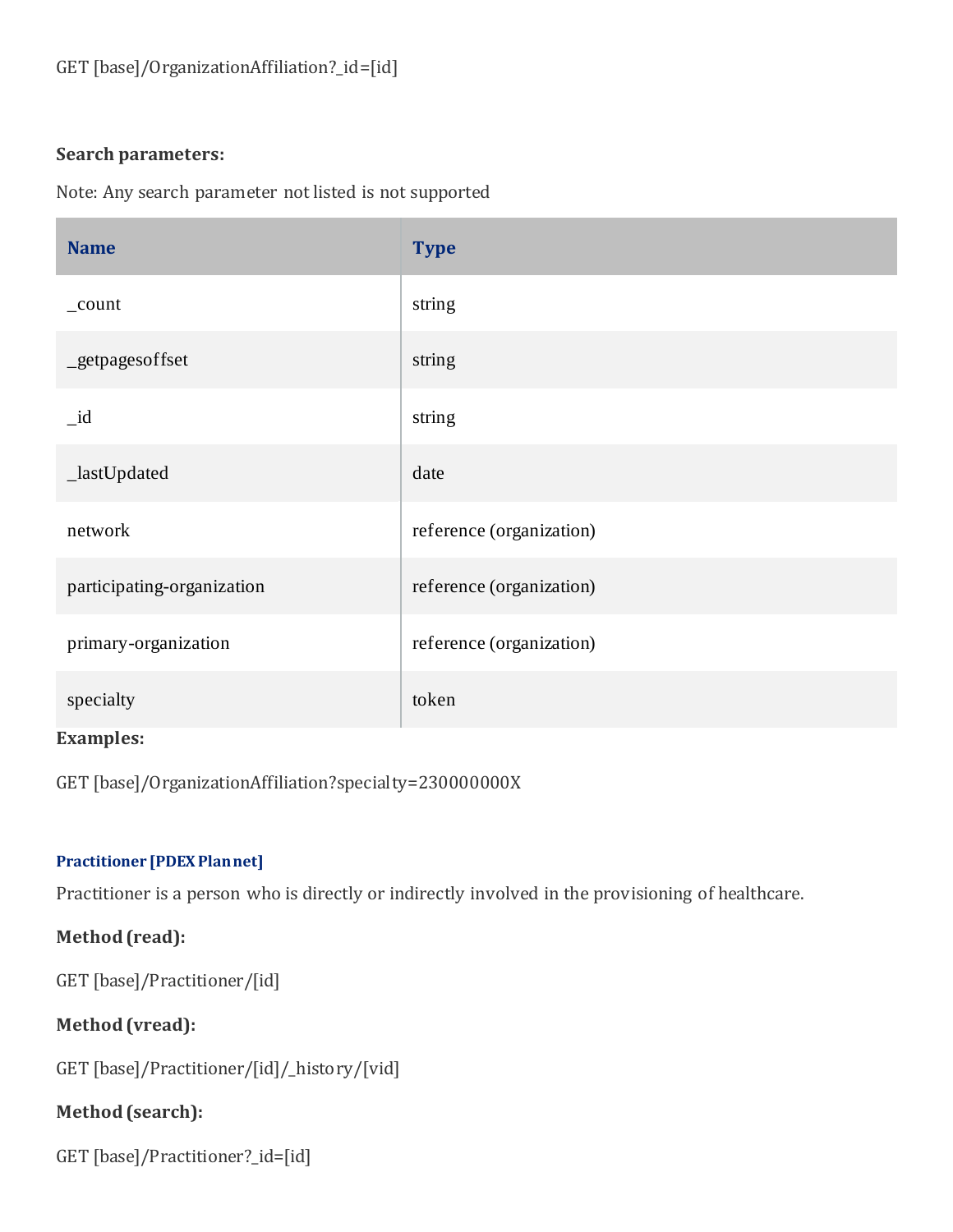#### **Search parameters:**

Note: Any search parameter not listed is not supported

| <b>Name</b>      | <b>Type</b> |
|------------------|-------------|
| $_{\rm \_count}$ | string      |
| _getpagesoffset  | string      |
| $_id$            | string      |
| _lastUpdated     | date        |
| family           | string      |
| given            | string      |
| name             | string      |

#### **Examples:**

GET [base]/Practitioner?name=Smith

GET [base]/Practitioner?given=Scott

#### **Practitioner Role [PDEX Plan net]**

Practitioner Role describes details about a provider, which can be a practitioner or an organization. When the provider is a practitioner, there may be a relationship to an organization.

A provider renders services to patients at a location. When the provider is a practitioner, there may also be a relationship to an organization. Practitioner participation in healthcare provider insurance networks may be direct or through their role at an organization.

#### **Method (read):**

GET [base]/PractitionerRole/[id]

#### **Method (vread):**

GET [base]/PractitionerRole/[id]/\_history/[vid]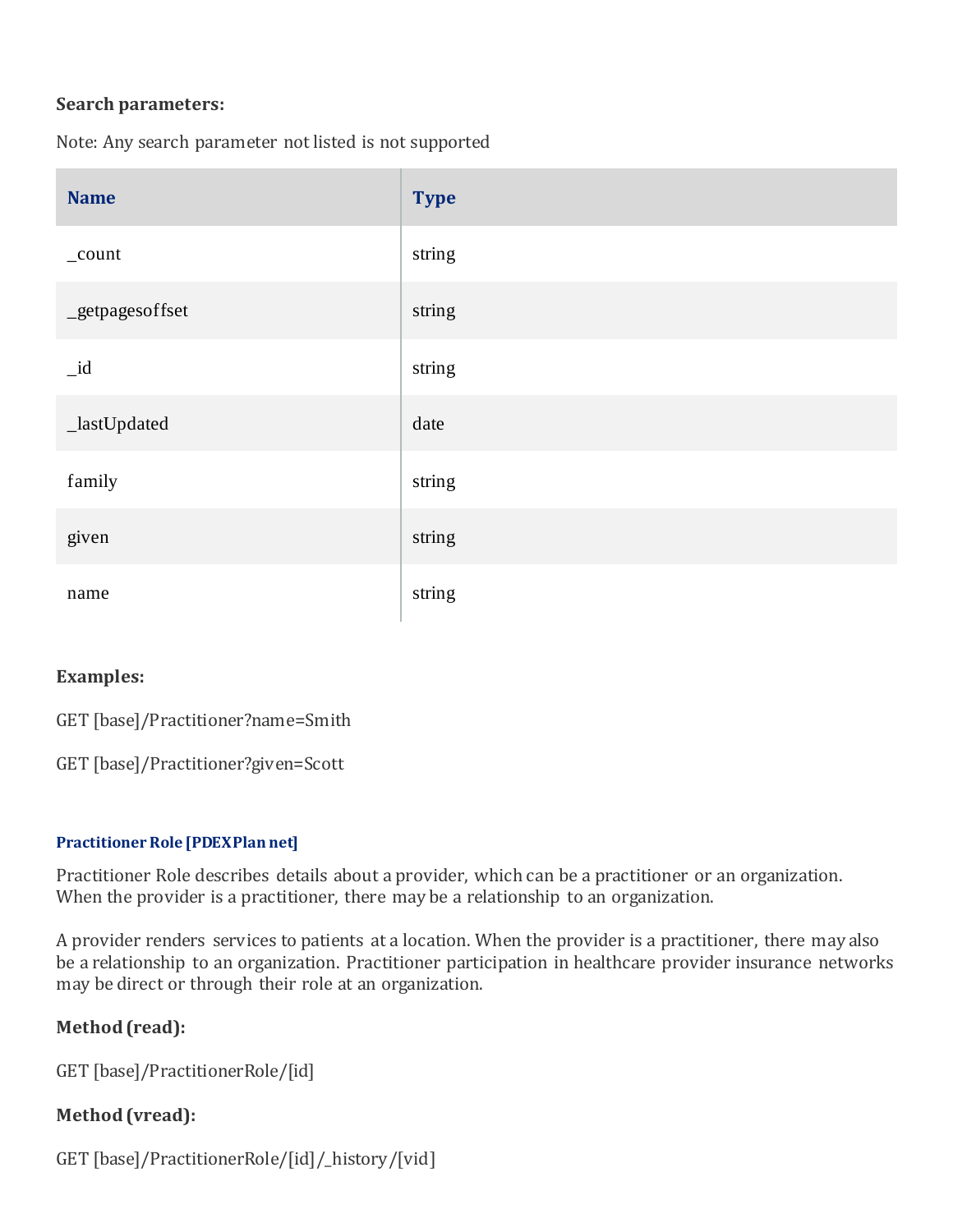## **Method (search):**

GET [base]/PractitionerRole?\_id=[id]

#### **Search parameters:**

Note: Any search parameter not listed is not supported

| <b>Name</b>     | <b>Type</b> |
|-----------------|-------------|
| _count          | string      |
| _getpagesoffset | string      |
| $_id$           | string      |
| _lastUpdated    | date        |
| network         | string      |
| organization    | string      |
| practitioner    | string      |
| role (code)     | string      |
| specialty       | string      |

## **Examples:**

GET [base]/PractitionerRole?specialty=340000000X

GET [base]/PractitionerRole?location.address-state=ID

#### **Member specific**

#### **Patient [CARIN BB]**

Demographics and other administrative information about an individual or animal receiving care or other health-related services. Optum Salt Lake County supports versioned reference resources.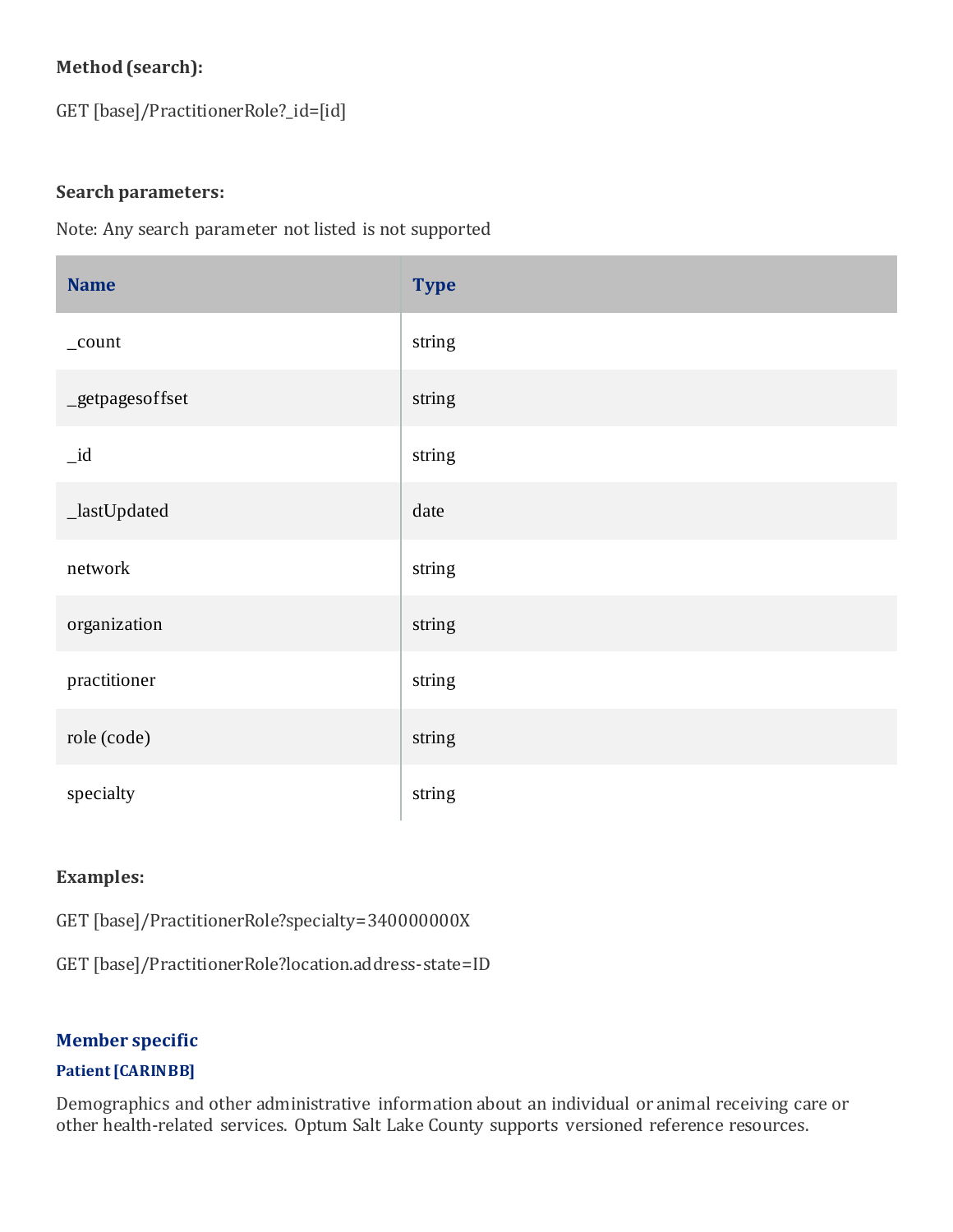## **Method (read):**

GET [base]/Patient/[id]

## **Method (vread):**

GET [base]/Patient/[id]/\_history/[vid]

## **Method (search):**

GET [base]/Patient?\_id=[id]

## **Search parameters:**

Note: Any search parameter not listed is not supported

| <b>Name</b>     | <b>Type</b> |
|-----------------|-------------|
| $_{\rm count}$  | string      |
| _getpagesoffset | string      |
| $_id$           | string      |

## **Coverage [CARIN BB]**

This resource provides the coverage data that was effective as of the date of service of the claim. Optum Salt Lake County supports versioned reference resources.

## **Method (read):**

GET [base]/Coverage/[id]

## **Method (vread)**

GET [base]/Coverage/[id]/\_history/[vid]

## **Method (search):**

GET [base]/Coverage?\_id=[id]

## **Search parameters:**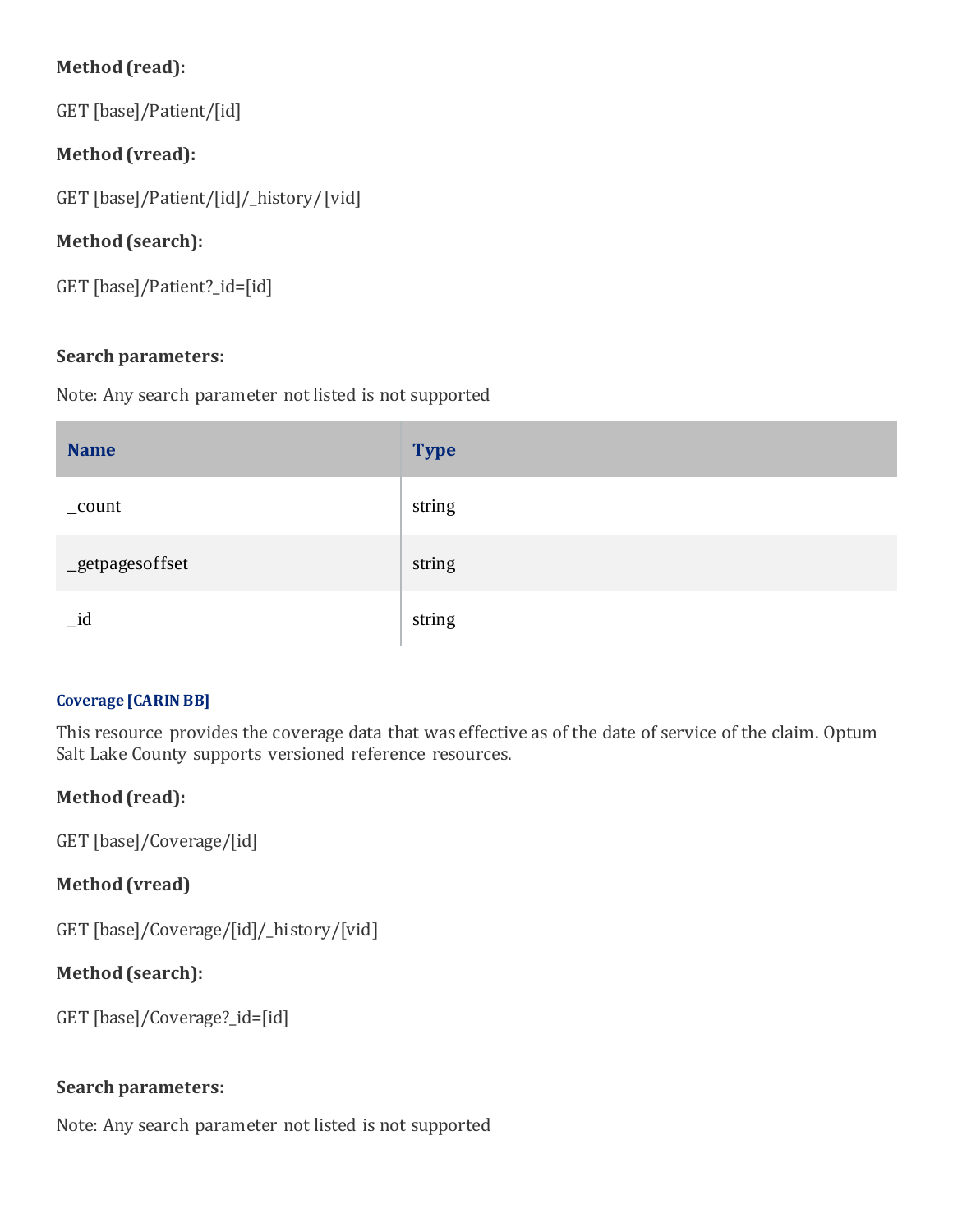| <b>Name</b>     | <b>Type</b> |
|-----------------|-------------|
| _count          | string      |
| _getpagesoffset | string      |
| $_id$           | string      |

#### **Explanation of Benefit [CARIN BB]**

This resource provides: the claim details; adjudication details from the processing of a Claim; and optionally account balance information, for informing the subscriber of the benefits provided. Optum Salt Lake County supports versioned reference resources.

No records dated prior to 2016-01-01 will be returned.

#### **Method (read):**

GET [base]/ExplanationOfBenefit/[id]

#### **Method (vread)**

GET [base]/ExplanationOfBenefit /[id]/\_history/[vid]

#### **Method (search):**

GET [base]/ExplanationOfBenefit?patient=[id] -patient is a required parameter

#### **Search parameters:**

| <b>Name</b>     | <b>Type</b> |
|-----------------|-------------|
| $_{\rm count}$  | string      |
| _getpagesoffset | string      |
| $_id$           | string      |
| _lastUpdated    | date        |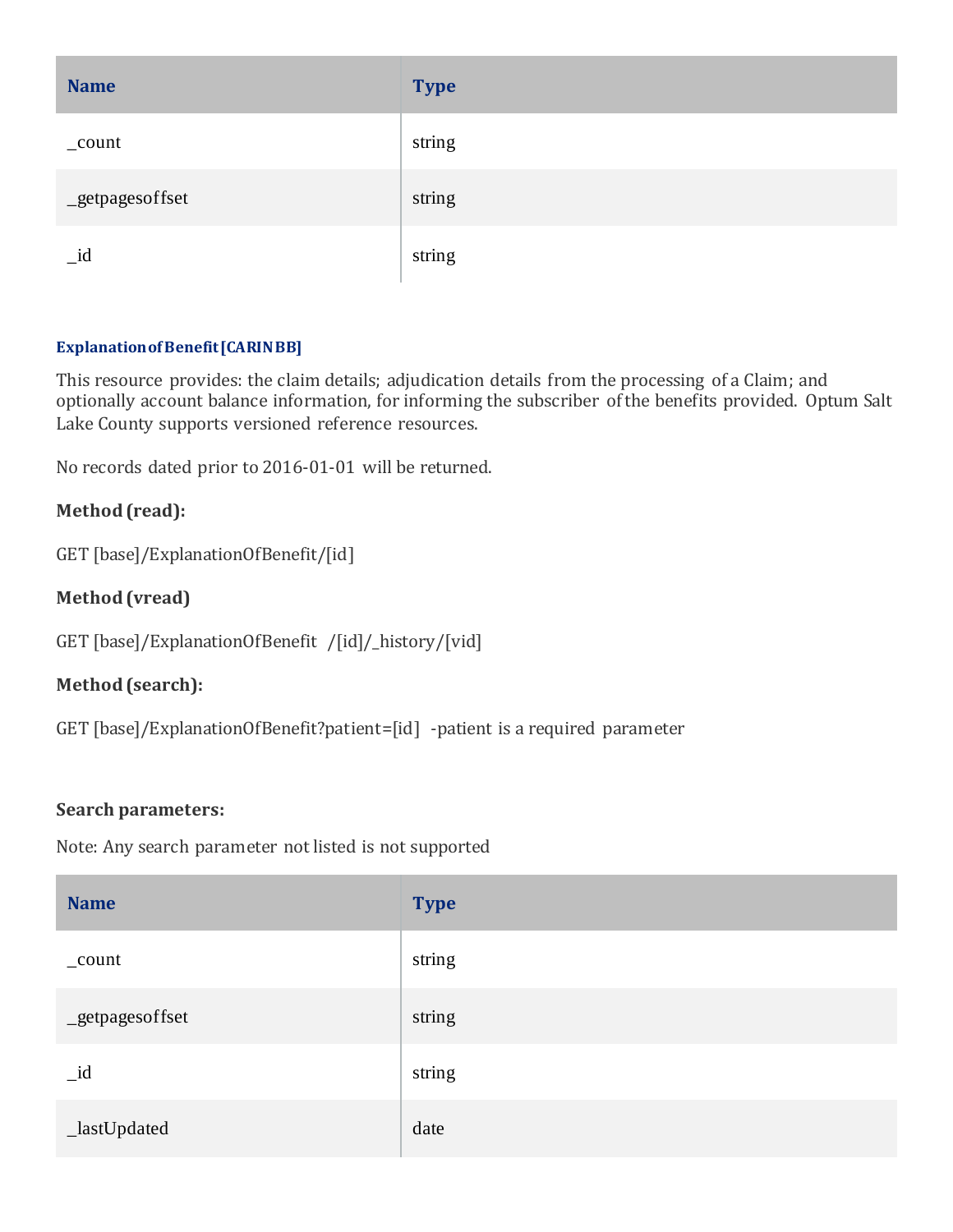| identifier   | token      |
|--------------|------------|
| patient      | string     |
| service-date | date range |
| type         | string     |
| _include     | String     |

GET [base]/ExplanationOfBenefit/219

GET [base]/ExplanationOfBenefit?patient=[id]&\_lastUpdated=gt2019

GET [base]/ExplanationOfBenefit?patient=[id]&type=|oral

GET [base]/ExplanationOfBenefit?[parameter=value]&\_include=ExplanationOfBenefit:provider

GET [base]/ExplanationOfBenefit?[parameter=value]&\_include=ExplanationOfBenefit:patient

## **Production API access**

The process for registering production applications mimic our sandbox process above. It is highly recommended that you first register your application as a Sandbox application. Doing so will result in immediate access to mock data to test your application. Once your testing is complete, then you will need to re-register your application as a Production application.

Production application for use with Public Access API (Provider Directory) will be automatically approved. Production application requests for Patient Access APIs will require review from our security and compliance team prior to approving access. Our security and compliance team will reach out with any questions during this review process.

#### **Patient access authentication launch URLs**

Approved production applications that will be used to access member data will need to support 4 separate launch URLs. Optum Salt Lake County's Interoperability APIs requires member authentication via the IdP (identity provider), One Healthcare ID, prior to authorization.

## **Developer guidelines**

Below are guidelines you should follow to be successful in your Optum Salt Lake County Interoperability API integration.

## **Your privacy policy**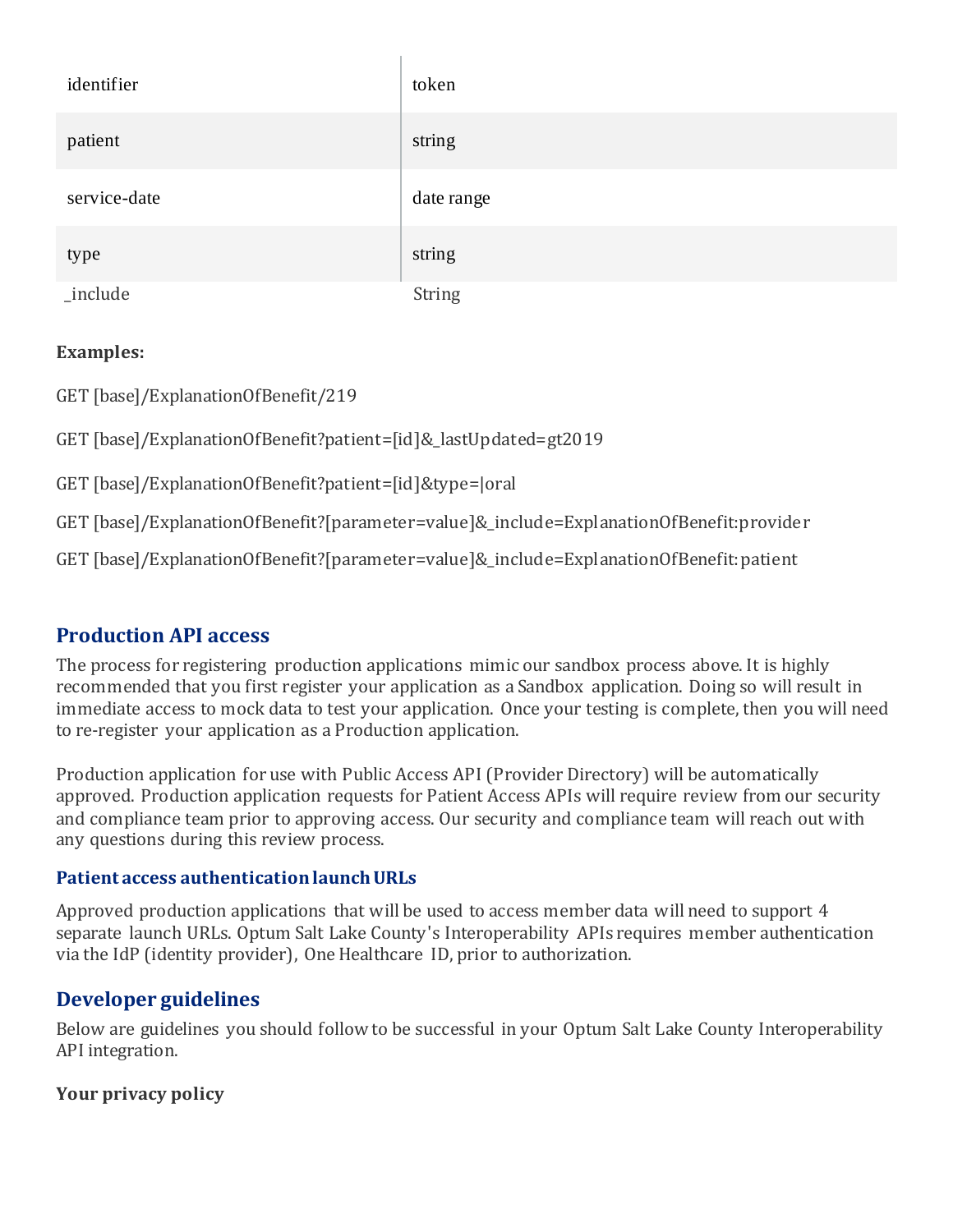You will be asked to provide a URL to your privacy policy when registering your organization and your application in the Optum Salt Lake County Interoperability App Owner Portal. These links should be easy to access and understand by a member using your app.

#### **Member revokes access**

A member may revoke access to your application via their member portal. When you encounter an invalid token indicating a member has revoked access, you should make a reasonable attempt to handle that case making it easy for the member to understand what is happening with their data.

#### **Join the developer sandbox**

To join the developer sandbox, register a sample application and retrieve synthetic data for a sample Patient ID by calling the API, follow these four steps:

Note: Only Google Chrome and mobile browsers are supported at this time

**Step 1:** Register a sample application by navigating to the Optum Salt Lake County Interoperability API landing page and clicking the App Owner tile.



#### **Screen shot of landing page below:**

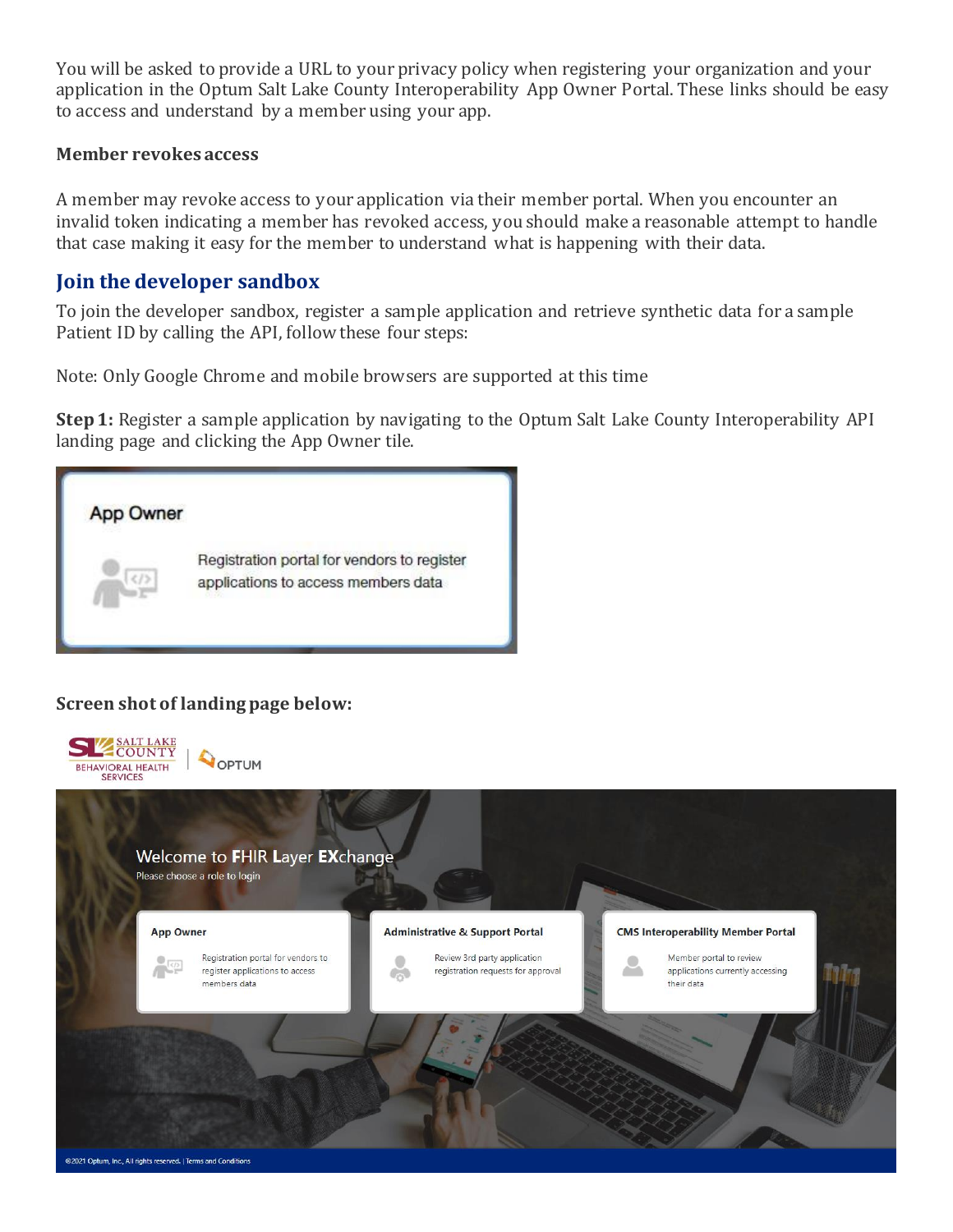**Step 2:** Create a One Healthcare ID. All users must create a One Healthcare ID to access the App Owner portal.

|                                                                                       |                                                                                                                                                                                                                                                                                  |                  | <b>O</b> Help |
|---------------------------------------------------------------------------------------|----------------------------------------------------------------------------------------------------------------------------------------------------------------------------------------------------------------------------------------------------------------------------------|------------------|---------------|
| <b>ESALT LAKE</b><br><b>BEHAVIORAL HEALTH</b><br><b>SERVICES</b>                      |                                                                                                                                                                                                                                                                                  |                  |               |
|                                                                                       | Sign In With Your One Healthcare ID<br>One Healthcare ID or email address<br>Additional options:<br>Create One Healthcare ID<br>Manage your One Healthcare<br>Password<br>ID<br>$\bullet$<br>What is One Healthcare ID?<br>Sign In<br>Forgot One Healthcare ID   Forgot Password |                  |               |
|                                                                                       |                                                                                                                                                                                                                                                                                  |                  |               |
| © 2021 Optum, Inc. All rights reserved. Privacy Policy   Terms of Use   Accessibility |                                                                                                                                                                                                                                                                                  | One Healthcare D |               |

**Step 3:** Create your profile (Note: you will only see this page once at initial login.)

| SE SALT LAKE<br>OPTUM<br><b>BEHAVIORAL HEALTH</b><br><b>SERVICES</b> |                                        |                   | Welcome<br><b>Sign out</b> |
|----------------------------------------------------------------------|----------------------------------------|-------------------|----------------------------|
|                                                                      | Profile<br>Enter Your Contact Number * | Cancel<br>Proceed |                            |
| @2021 Optum, Inc., All rights reserved.   Terms and Conditions       |                                        |                   |                            |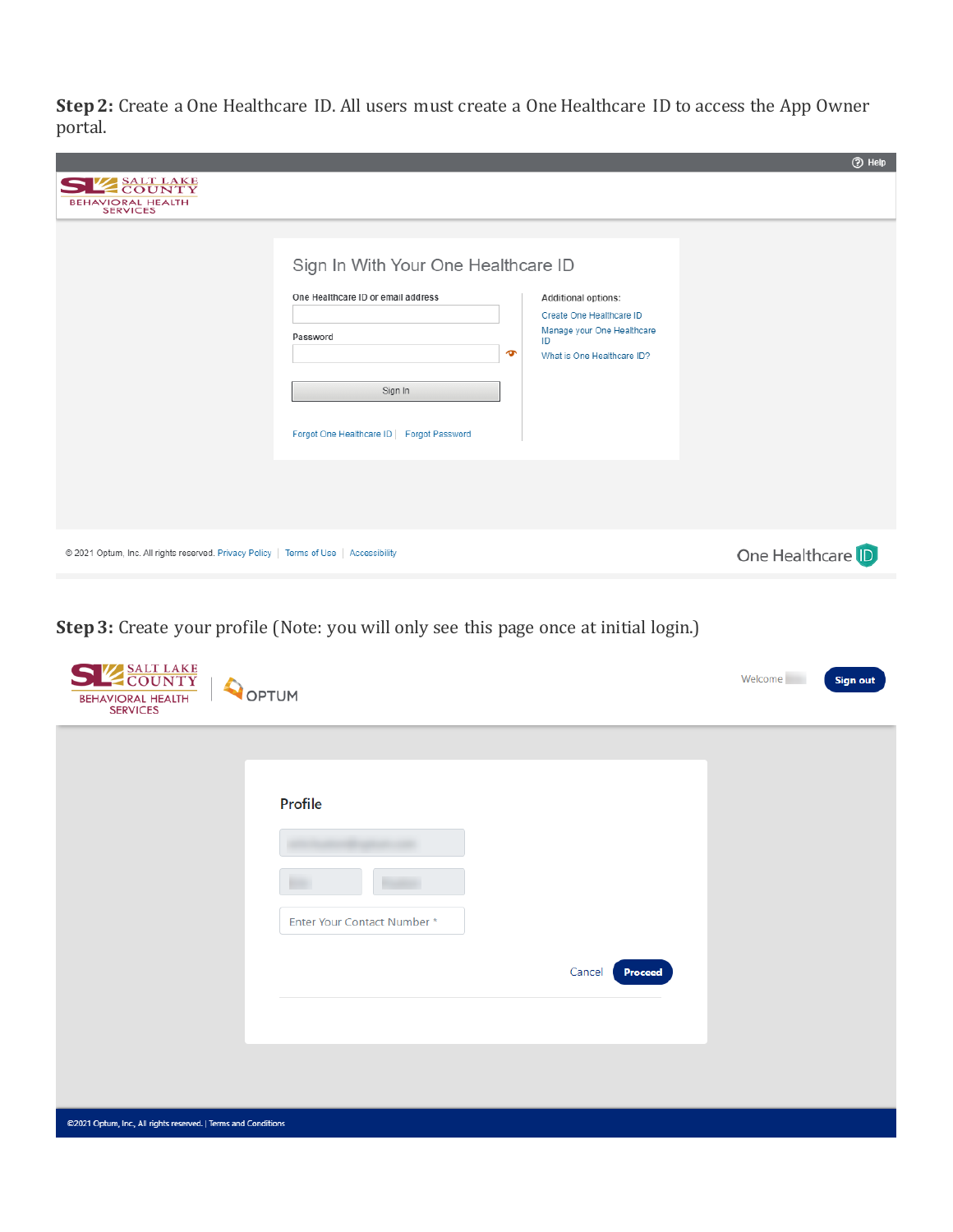**Step 4:** Register your organization (Note: This is a one-time process. On your next login you will default to a dashboard view of all applications).

Our security and compliance team will review your organization registration and approve or deny your ability to register applications.

| <b>SALT LAKE</b><br>OPTUM<br><b>BEHAVIORAL HEALTH</b><br><b>SERVICES</b>                                                                    | Welcome<br><b>Sign out</b>                                                                                                    |
|---------------------------------------------------------------------------------------------------------------------------------------------|-------------------------------------------------------------------------------------------------------------------------------|
|                                                                                                                                             |                                                                                                                               |
| <b>Organization Registration</b><br>* All Questions are mandatory                                                                           |                                                                                                                               |
| <b>Organization Demographics</b>                                                                                                            |                                                                                                                               |
| List the name of your company *                                                                                                             | What is the primary Mailing address of the organization offering this app? *                                                  |
| What is the Federal Tax ID Number or Business Identifier for this<br>Organization *<br>$\bigcirc$ US Number $\bigcirc$ International Number | What is the Physical address of the organization offering this app? *                                                         |
|                                                                                                                                             |                                                                                                                               |
| Privacy and Security<br>three years? *                                                                                                      | Have any of the named officers been convicted of felonies in the U.S. or been sanctioned by a governmental agency in the past |
| Select                                                                                                                                      | ◡                                                                                                                             |
| Do you maintain a Privacy Policy that is shared with your application users? *                                                              |                                                                                                                               |
| Select                                                                                                                                      | $\checkmark$                                                                                                                  |
| Are any business offices located in any of the following regions - China, Russia, Iran, North Korea ? *                                     |                                                                                                                               |
| @2021 Optum, Inc., All rights reserved.   Terms and Conditions                                                                              |                                                                                                                               |

**Step 5:** Upon approval you will be able to log back into the App owner portal and begin registering applications.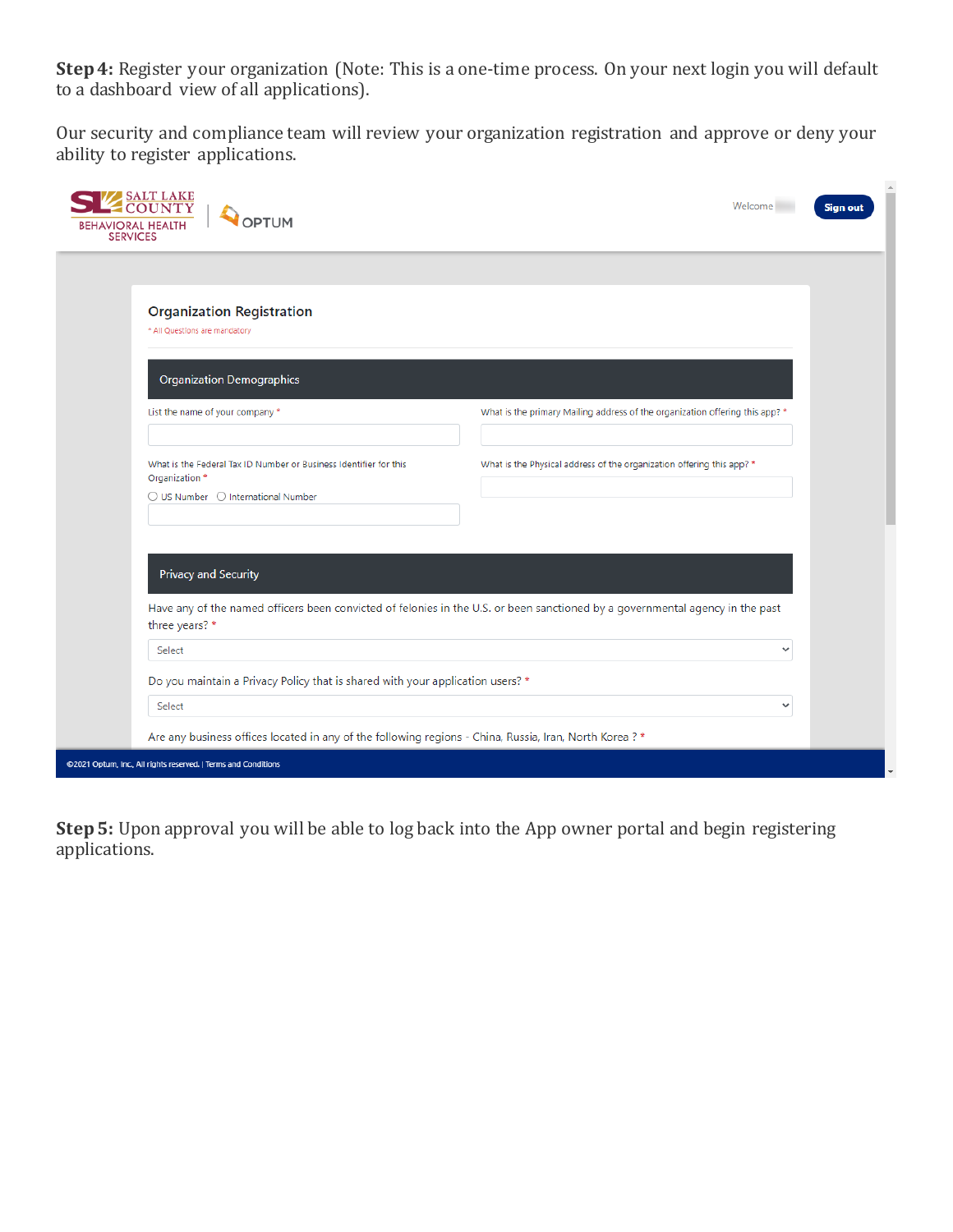





| <b>SERVICES</b>                                                              |                                                      |                          |
|------------------------------------------------------------------------------|------------------------------------------------------|--------------------------|
| <b>Si</b> Dashboard                                                          | <b>Organization Profile</b>                          |                          |
| <b>E</b> Applications                                                        |                                                      |                          |
| <b>B</b> Register New App                                                    | Name:<br><b>CONTRACTOR</b><br>Edit                   |                          |
| <b>国</b> Profile                                                             | TIN:<br>Mailing address:                             |                          |
|                                                                              | Owner:                                               |                          |
| <b>B</b> Organization Profile                                                | Email:                                               |                          |
|                                                                              | Physical address:                                    |                          |
|                                                                              | <b>Registration Status: Approved</b>                 |                          |
|                                                                              |                                                      |                          |
|                                                                              | View Org Registration Info View Org Attestation Info |                          |
|                                                                              |                                                      |                          |
|                                                                              |                                                      |                          |
|                                                                              | <b>History</b>                                       |                          |
|                                                                              |                                                      |                          |
|                                                                              | $\mathbf{1}$ - Admin                                 |                          |
|                                                                              | initials of approver here<br>2021-06-25 10:18        |                          |
|                                                                              |                                                      |                          |
|                                                                              | Comment                                              |                          |
|                                                                              |                                                      |                          |
|                                                                              |                                                      |                          |
|                                                                              | <b>Submit</b>                                        |                          |
|                                                                              |                                                      |                          |
| < Collapse<br>@2021 Optum, Inc., All rights reserved.   Terms and Conditions |                                                      |                          |
|                                                                              |                                                      | $\overline{\phantom{a}}$ |

**Step 6:** "Register New App" to register new application and choose sandbox as the environment (Note: Sandbox is only applicable for Patient Access apps or apps using both Patient access and Public access APIs).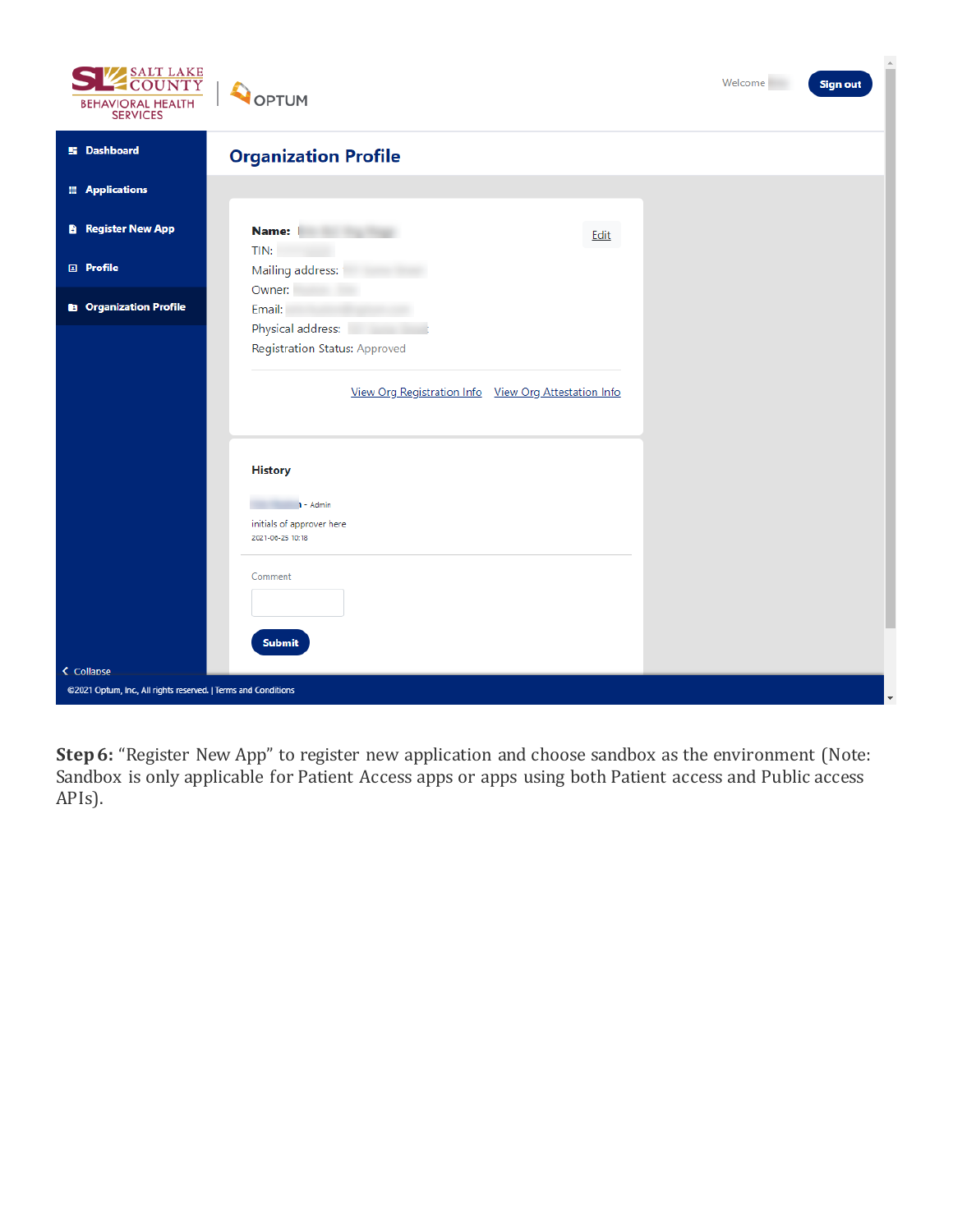| SALT LAKE<br><b>BEHAVIORAL HEALTH</b><br><b>SERVICES</b>       | OPTUM                                                                                                                            |                                                           | Welcome<br><b>Sign out</b>                                                                |
|----------------------------------------------------------------|----------------------------------------------------------------------------------------------------------------------------------|-----------------------------------------------------------|-------------------------------------------------------------------------------------------|
| <b>57 Dashboard</b>                                            | <b>Register New App</b>                                                                                                          |                                                           |                                                                                           |
| <b>E</b> Applications                                          |                                                                                                                                  |                                                           |                                                                                           |
| <b>B</b> Register New App                                      | <b>App Details</b>                                                                                                               |                                                           |                                                                                           |
| <b>日</b> Profile                                               | App Name*                                                                                                                        | Application Access Type *                                 | <b>Application Environment *</b>                                                          |
|                                                                |                                                                                                                                  | $\Box$ Public $\Box$ Patient                              | Select<br>$\checkmark$                                                                    |
| <b>B</b> Organization Profile                                  | <b>Privacy Policy URL</b>                                                                                                        | Redirect URL *                                            |                                                                                           |
|                                                                | https://                                                                                                                         | https://                                                  |                                                                                           |
|                                                                | App Description *<br><b>Application Registration</b><br>Provide contact information for your application's support department? * | your application, please complete a registration for each | Only one re-direct URI is allowed per registration. if you support multiple platforms for |
| < Collapse                                                     | Phone *                                                                                                                          |                                                           |                                                                                           |
| @2021 Optum, Inc., All rights reserved.   Terms and Conditions |                                                                                                                                  |                                                           |                                                                                           |

#### **Step 6.1:** Obtain Client ID and Secret.

|                                                                | <b>Application Registration</b>                                                                              |                                                                                                                                                                                                                                                                                                                                                                                                                                                                                                       |                    |  |
|----------------------------------------------------------------|--------------------------------------------------------------------------------------------------------------|-------------------------------------------------------------------------------------------------------------------------------------------------------------------------------------------------------------------------------------------------------------------------------------------------------------------------------------------------------------------------------------------------------------------------------------------------------------------------------------------------------|--------------------|--|
|                                                                | Provide contact information for your application's support depa<br>Phone *                                   | $\times$<br><b>Success</b>                                                                                                                                                                                                                                                                                                                                                                                                                                                                            |                    |  |
|                                                                | ● US Number ○ Non-US Number<br><b>The Contract Contract</b>                                                  | Thank you for registering your application. Your application's<br>access to the Public Access API is active effective immediately. The                                                                                                                                                                                                                                                                                                                                                                |                    |  |
| ← Collapse                                                     | Only digits are allowed. Don't include special characters such as "+" or "0"<br>Email *<br><b>STATISTICS</b> | patient access portion of your application is under review. Our<br>support team will review your application and contact you within 5<br>business days. Please take a moment and record your Client ID and<br>secret for your application. If you lose or forget your credentials you<br>can generate a new secret from the applications details page for<br>your application. Your application's credentials to access Patient<br>Access APIs will become active upon approval. For any questions or |                    |  |
|                                                                | Website *<br><b>Charles Committee Committee Committee</b>                                                    |                                                                                                                                                                                                                                                                                                                                                                                                                                                                                                       |                    |  |
|                                                                | Support contact name *                                                                                       | concerns, please reach out to the support team at<br>flexvendorsupport@optum.com.                                                                                                                                                                                                                                                                                                                                                                                                                     |                    |  |
|                                                                | Do you have an ID for your application for this platform? *<br>NO.                                           | Client ID:<br>Secret ID:                                                                                                                                                                                                                                                                                                                                                                                                                                                                              | $\checkmark$       |  |
|                                                                | Name of your company * Erin SLC Org Stage                                                                    | OK                                                                                                                                                                                                                                                                                                                                                                                                                                                                                                    |                    |  |
|                                                                | What platform is this app registration for. NOTE each platform r                                             |                                                                                                                                                                                                                                                                                                                                                                                                                                                                                                       | ach registration * |  |
|                                                                | Name of Application for this platform *                                                                      |                                                                                                                                                                                                                                                                                                                                                                                                                                                                                                       | $\mathbf{v}$       |  |
|                                                                | <b>STATISTICS COMPANY FOR THE CONTROL FOR</b>                                                                |                                                                                                                                                                                                                                                                                                                                                                                                                                                                                                       |                    |  |
|                                                                | I agree to the terms and conditions                                                                          |                                                                                                                                                                                                                                                                                                                                                                                                                                                                                                       |                    |  |
|                                                                | Cancel<br><b>Continue</b>                                                                                    |                                                                                                                                                                                                                                                                                                                                                                                                                                                                                                       |                    |  |
| @2021 Optum, Inc., All rights reserved.   Terms and Conditions |                                                                                                              |                                                                                                                                                                                                                                                                                                                                                                                                                                                                                                       |                    |  |

## **Authentication and authorization**

URL - **<https://sandbox.authz.saltlake.flexobh.optum.com/>**

**Base URL for Sandbox API calls <https://sandbox.fhir.saltlake.flexobh.optum.com/R4>**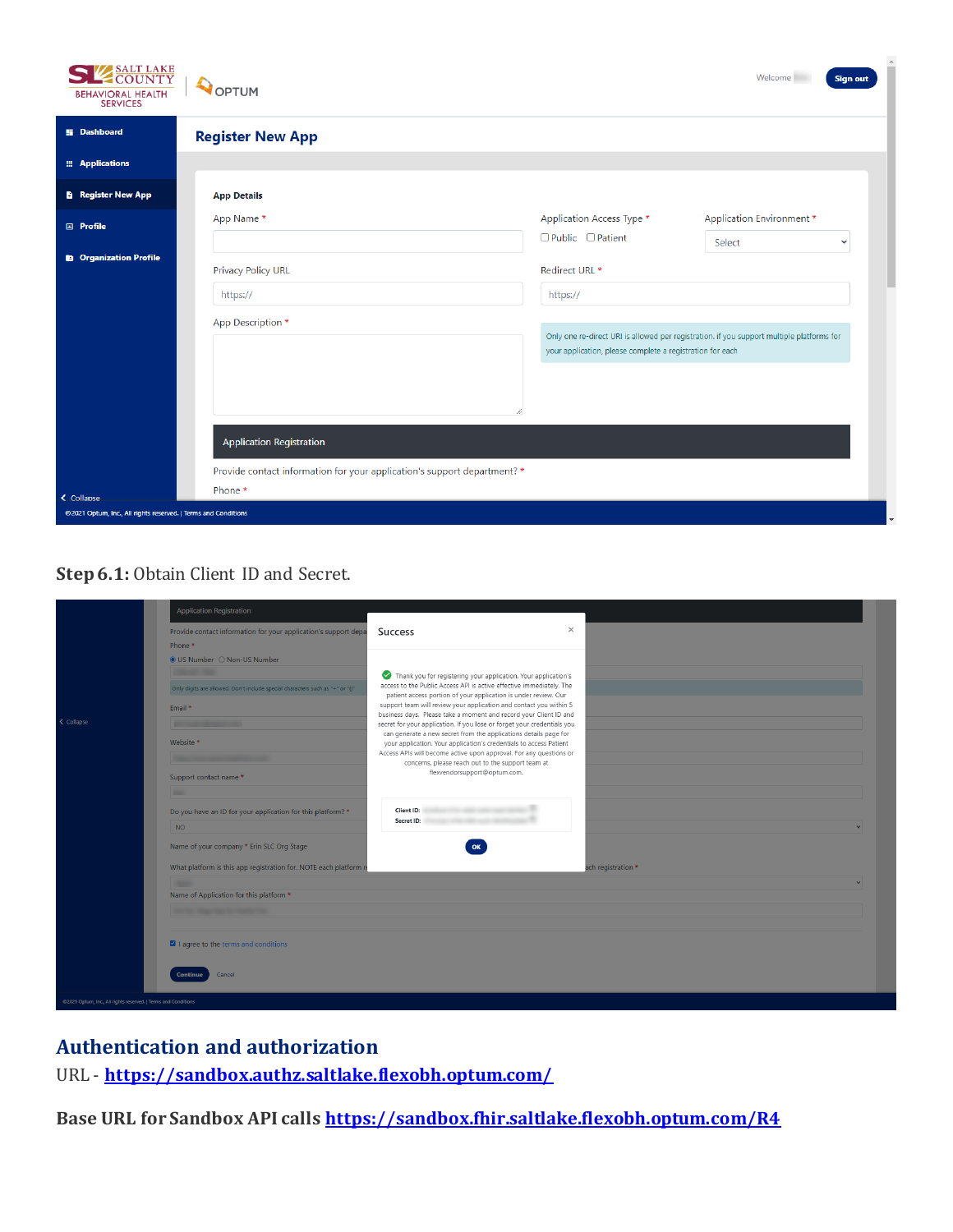To test out your sandbox application with the Optum Salt Lake County Interoperability API, you will need to create a test member account via One Healthcare ID when prompted to login as part of the authentication/authorization process. Note: You can use the same One Healthcare ID that was registered to access the vendor portal and register applications.

## **Support and Registration Information**

Optum Salt Lake County will offer the following support consistent with stated government regulations and current operational guidelines.

#### **General support hours**

General support hours are available Monday through Friday from 9:00 am to 4:00 pm CST. General support is not provided on holidays or weekends. General support hours apply to:

- Vendor registration (organization or application)
- The developer sandbox environment

#### **System monitoring**

Optum Salt Lake County regularly monitors system operations and responsiveness. The system is expected to be operational 24 hours a day, 7 days a week and 365 days a year. System functionality support is available 24 hours a day, 7 days a week and 365 days a year for:

• Vendor API Call Receipts and Responses (Support Available every day)

#### **Registration and response times**

The system will accept and respond to organizational and application registration submissions from third party application vendors as follows:

| <b>Registration type</b>                      | Estimated response time <sup>1</sup>    |
|-----------------------------------------------|-----------------------------------------|
| New Organization Registration                 | 5 business days                         |
| New Application Registration (Public Access)  | No approval required                    |
| New Application Registration (Patient Access) | 5 business days                         |
| <b>Determination Appeals</b>                  | 5 business days from receipt of request |

#### Support request response times

Ŷ.

| Support request                   | Estimated response time $1$ |
|-----------------------------------|-----------------------------|
| Developer Sandbox Support Request | 48 business hours           |